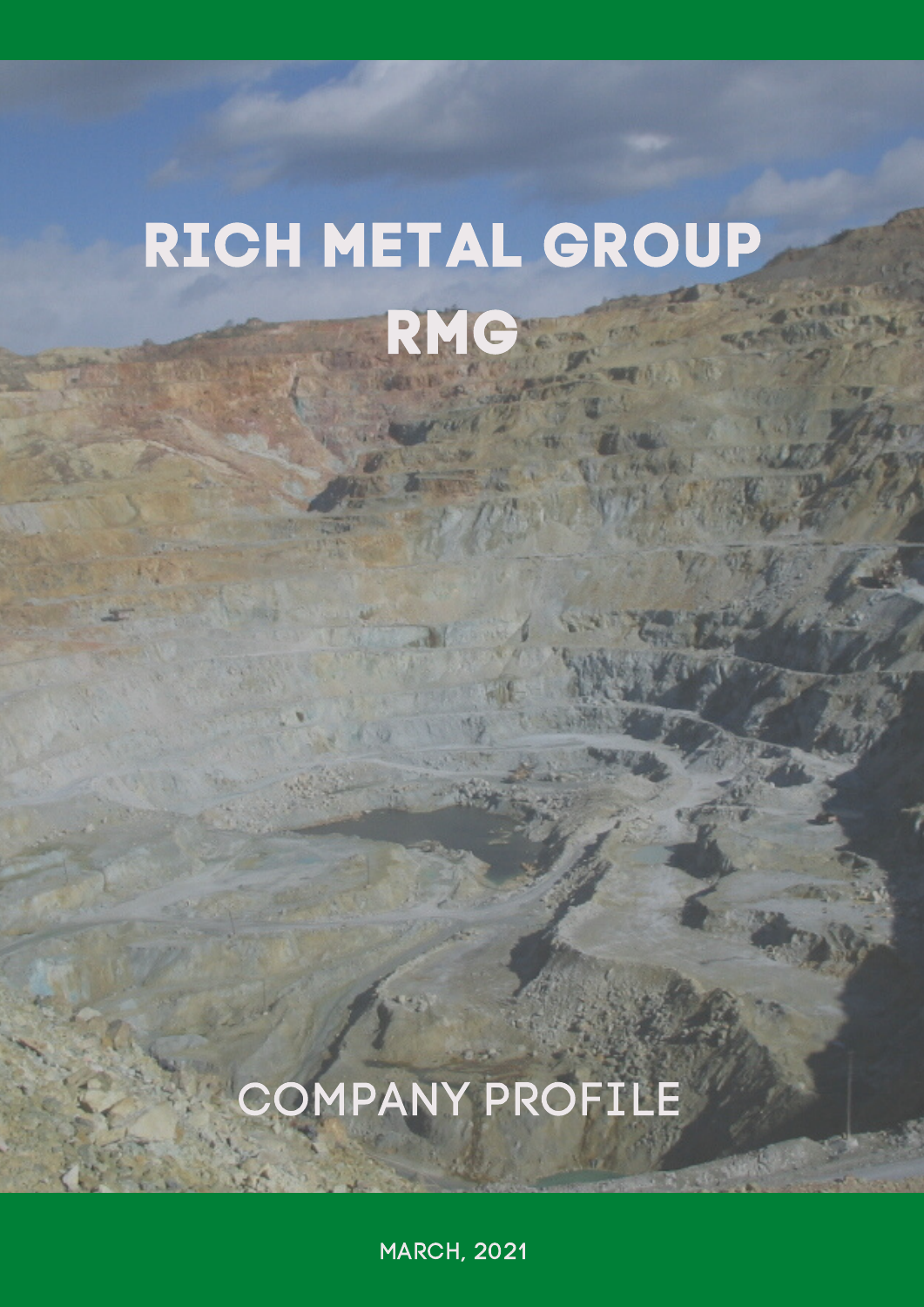# **Background**

Madneuli gold-copper-barite polymetallic ore deposit is located in Bolnisi district, 80 km to the southeast of Tbilisi. Exploration of the ore deposit started in the 40s of the last century. In 1956 the deposit was approved and the construction of Madneuli Complex – one of the largest non-ferrous metals plants in Georgia started in 1959. In connection with the construction of the complex, a large industrial settlement – Kazreti was founded. Starting its operation in 1975, the complex was used for extracting copper, barite, gold- and silver-containing quartzites, and polymetallic ores, initial processing of extracted copper and barite ores enriching and selling products. The extraction of barite was ceased in 1990. In 1994, Kvartsiti Ltd was created which started gold and silver recovery from stockpiled gold-containing quartzite ores, using the heap-leaching method.

Due to the privatization of JSC Madneuli, Kvartsiti Ltd and several related enterprises in 2005, the owner of the enterprises became Stanton Equities Corporation, registered in the British Virgin Islands, a subsidiary of the Russian company [Promishlenniye Investori.](http://www.industrial-investors.com/) It should be noted that from October 2004 to the date of announcement of the privatization of JSC Madneuli, Director General of the enterprise was Koba Nakopia – the former Vice-President of Promishlenniye Investori<sup>[1](#page-1-0)</sup>. After the alienation of the enterprises, Koba Nakopia returned to the post and in 2004-[2](#page-1-1)008 held the positions of Director General of Madneuli and Kvartsiti and Chairman of the Supervisory Board<sup>2</sup>.

In December 2007, Promishlenniye Investori sold its shares in Madneuli and Kvartsiti to [GeoProMining,](https://www.geopromining.com/) owned by Siman Povarenkin, a chairman of the board of directors and co-owner of Promishlenniye Investori. Since 2012, a Russian company [Capital](https://capitalgroup.ru/) Group has become the owner of the enterprises. In 2012, due to the change of owner, JSC Madneuli changed its name to RMG Copper, and Kvartsiti Ltd – to RMG Gold.

### **RMG GOLD**

According to the Public Registry of Entrepreneurial and Non-Entrepreneurial Legal Entities of Georgia, until June 2019, RMG Gold LLC has been owned by private Rich Metals Group B.V., registered in the Netherlands (96.21% of shares) and JSC RMG Copper (3.79% of shares). According to amendments made to the registration documents on June 10, 2019, due to the liquidation of Rich Metals Group B.V., its 96.21% shareholder became Mining Investments LLC (I/C 404415824), a sole stockholder of the liquidated company. Mining Investments LLC is owned by Cyprusregistered Pamtilon Holdings Limited Ltd.

Mining Investment LLC has been brought to the attention of the public first in February 2012, when the company became the sole bidder for the auction held by the Agency of Natural Resources. A 27-year license for exploration and extraction of gold, copper, and other precious minerals in the Shida Kartli region was auctioned. Two weeks before the auction, on February 13, 2012, Mining Investments LLC was registered in Tbilisi. The director and sole owner of Mining Investments LLC was Alvidas Brusokas, a Lithuanian citizen<sup>[3](#page-1-2)</sup>.

The Supervisory Board of RMG Gold has not been changed, and its members are Russian billionaire [Dmitry Troitsky](https://www.forbes.com/profile/dmitry-troitsky/#18c8b3484237) and **Dmitry Korzhev**, and Irina Nikiforova, also a Russian citizen. The CEO of the company is Tornike Lipartia.

<span id="page-1-0"></span><sup>&</sup>lt;sup>1</sup> In 2008, Koba Nakopia resigned again from the post, due to participation in the parliamentary elections on behalf of the United National Movement. After being a member of the Parliament of the 7th, 8th and 9th convocations, currently, Koba Nakopia is in the list of members of the Parliament of the 10th convocation of Georgia.

<span id="page-1-1"></span> $2$  [http://www.prominvestors.com/t](http://www.prominvestors.com/)he owner and the president of the company is Sergey Generalov – former Minister of Fuel and Energy of the Russian Federation.

<span id="page-1-2"></span><sup>&</sup>lt;sup>3</sup><sup>6</sup> Mineral Auction Failed to Attract Large Investors' Transparency International Georgia, March1, 2012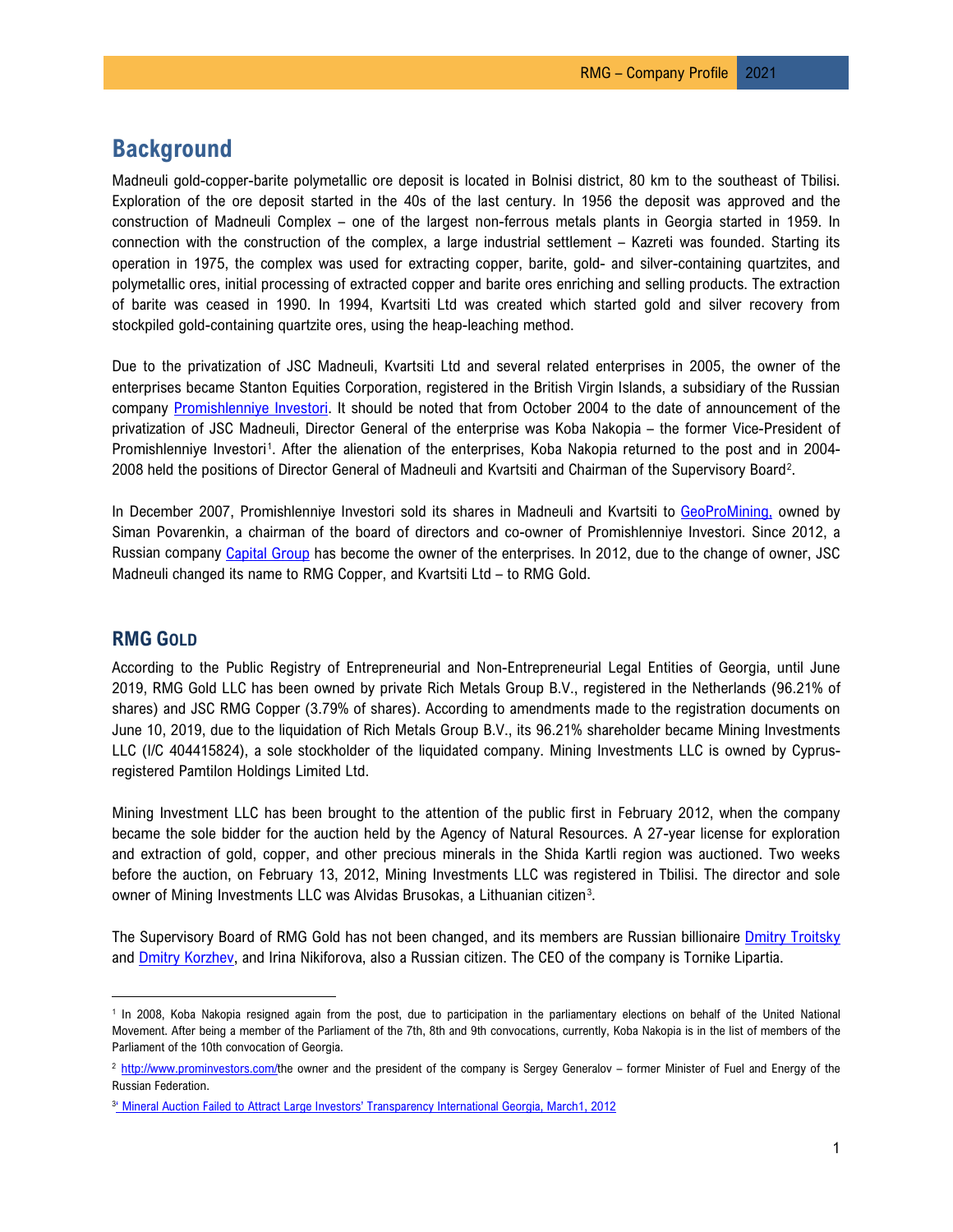RMG Gold holds a license to exploit the famous Sakdrisi deposit.

Individual annual reports of RMG Gold LLC for [2017,](https://reportal.ge/RpFileHandler.ashx?sys=1123) [2018](https://reportal.ge/RpFileHandler.ashx?sys=10247) and [2019](https://reportal.ge/RpFileHandler.ashx?sys=17104) are published on the website of the Service for Accounting, Reporting, and Audit Supervision (SARAS) in Georgian and English languages.

According to the report of 2019, "the owners of the company are JSC RMG Copper and Mining Investments LLC ("partner companies", "owners"), they own 3,79% and 96,21% of the company's capital; respectively, the ultimate parent company is Eulachon Limited Ltd. Parties having the right of final control of the company are Mr. Dmitry Korzhev and Mr. Dmitry Troitsky".

According to the report of 2019, "Currently, the company is working on several projects: in particular, ore extraction and processing from Sakdrisi deposit are continued, as well as the third processing of already processed ore is implemented. The company also carries out the so-called agglomeration project that implies mixing barite ore with already processed ore. In addition, the ore is being extracted from the Sakdrisi deposit to supply JSC RMG Copper. At this stage, considering the current stocks, from the Sakdrisi deposit 2.4 million tons of ore is expected to be extracted, which contains approximately 71 thousand ounces of gold (1 ounce is 31.1035 grams); the given quantity should be mined by the end of 2028.

The company plans the secondary processing of 9 million tons of ore, which contains 87 thousand ounces of gold. Processing of the given amount of ore is planned for the end of 2022. The third processing is carried out on the socalled old heaps, which are the ores purchased from JSC RMG Copper and processed from the 90s and then, carried out the so-called overturning of the ore or its processing for the second time. The ore suitable for tertiary processing is estimated at 12.5 million tons containing 100 thousand ounces of gold. Processing of the given amount of ore is planned for the end of 2022. In frames of the agglomeration project, it is planned to process 1.3 million tons of barite containing 19 thousand ounces of gold. The processing must be completed in 2022 within this project.

The processing of 1.7 million tons of ore containing 44 thousand ounces of gold is planned in frames of the Bneli Khevi project. The processing must be completed in 2022 within this project.

It is planned to mine the gold-copper ores in the amount of 10-million-ton for JSC RMG Copper, with a gold content of 332 thousand ounces and a copper content – 34 thousand tons. The extraction of the given quantity of ore is planned for the end of 2028.

In addition, from 2020, mining of the gold-copper ores in the amount of 2.3 million tons is planned for JSC RMG Copper in frames of Mushevani project, where the gold content is planned to be 89 thousand ounces and the copper content – 6 thousand tons. The extraction of the given quantity of ore is planned for the end of 2028.

The concept of the gold picking coefficient is rather significant for the company. The existing technological process does not allow the complete extraction of gold in the ore. This coefficient depends mainly on the quality of the ore, the gold content, the size of a heap, etc. According to the data of 2019, this coefficient totaled 70.69% for Sakdrisi ore, 20.58% - for the tertiary processing, and 32.87% - for the barite ore. As for the operational activity of the company, in 2019, the sale of gold and silver increased compared to 2018 from Gel 165.47 and 1.06 million to Gel 183.21 and 1.10 million. The change is mainly stimulated by the increase of the gold process. At the same time, the sale of the gold-copper ore also increased from Gel 35.82 million in 2018 to Gel 40.09 million in 2019. The prime cost of the manufactured products increased from GEL 159 million in 2018 to Gel 182.89 million in 2019. The increase of salaries in 2019 compared to 2018 from Gel 26.8 million to Gel 34.6 million is noteworthy, which is stipulated by the increase of the employed staff from 1,510 to 1,549 and by the increase of salaries as well. Employees of the company have special skills due to the specifics of the industry, which is unique for Georgia".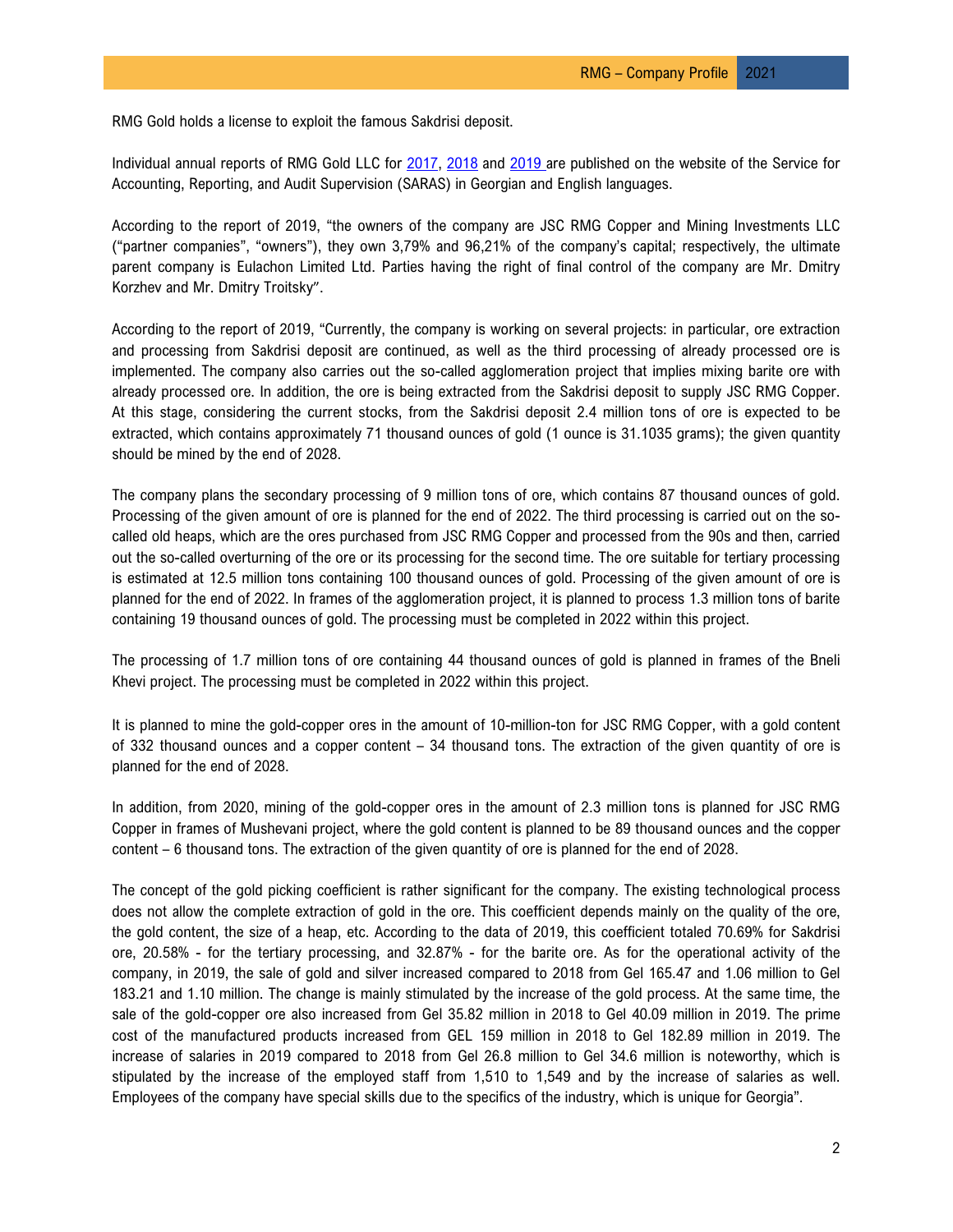It is noteworthy that the financial report also covers environmental issues such as the impact on soil, air, water, biodiversity, sustainability of dump slopes, waste management.

### **RMG COPPER**

Information about owners of JSC RMG Copper is not presented in the Public Registry of Entrepreneurial and Non-Entrepreneurial Legal Entities since the Georgian legislation does not require publicity of information about the shareholders of the Joint Stock Companies. However, after the enactment of requirements of the Law of Georgia on Accounting, Reporting, and Auditing in 2016, RMG Copper has also been subject to the requirement of public financial reporting and it can be said that financial statements [2017,](https://reportal.ge/RpFileHandler.ashx?sys=1118) [2018](https://reportal.ge/RpFileHandler.ashx?sys=20421) and [2019](https://reportal.ge/RpFileHandler.ashx?sys=19304) of JSC RMG Copper that is available on the website of the Service for Accounting, Reporting and Audit Supervise(SARAS), covers most of the information about the company owners that have so far been made publicly available.

According to the JSC RMG Copper financial statements, as of December 31, 2017, and 2016, 99.6% of the company was owned by Rich Metals Group B.V. (Netherlands), and the final owners were Suncort Enterprises Limited and Ticola Holdings Limited registered in the British Virgin Islands. As of December 31, 2017, and 2016, the Company's ultimate controlling party was two individuals - Dimitri Troitsky and Dimitri Korzhev, who are entitled to conduct the Company's operations at their discretion and for their benefit. As of December 31, 2019, 99.6%of the company was owned by Mining Investments LLC registered in Georgia, and the ultimate controlling company of the group is Eulachon Limited registered in the Isle of Man. As of December 31, 2019, the group is ultimately controlled by the physical entity - Dimitri Troitsky, who is entitled to conduct the group's/company operations at his discretion and for his benefit. According to the report of 2019, Dimitri Troitsky also has various business interests beyond the group.

The report also states that "by the end of 2019, the company has two subsidiaries: Belaz Kavkaz Trans LLC and Trans Petk Mzidi Ltd, which have significant operations".

The company's technological process is to extract gold and copper from the rocks through the technological process of flotation. Flotation is a process through which the concentrate or fraction containing the most gold and copper is separated into finely ground rocks using water and reagents (mainly by lime). Through this process, in 2019, 2.52 million tons of ore were processed, with a copper content of 0.38% and a gold content of 1.07 g/t. The concentrate produced amounted to 40,803 tons (dry weight – wet weight amounted to 45,423 tons), with an average copper content of 16.00% and gold content of 41.57 g/t. Copper and gold ore extraction coefficients were 70.71% and 64,86%. From 2019, reprocessing of the ore produced by Auramine LLC and production of the gold polymetallic concentrate have been started in the plant owned by the company, in 2019, 33 thousand tons of ore were processed, 2,333 tons (dry weight) of gold-polymetallic concentrate was produced, containing the following content of metals: lead - 13.10%, zinc - 24,23%, gold - 57.87 g/t and silver - 383.12 g/t.

With flotation technology only certain types of so-called sulfide deposits can be recycled, thus the company gets proper ore from its so-called Madneuli quarry as well as the Sakdrisi deposit of RMG Gold LLC. In 2020-2028, it is planned to extract 16.6 million tons of ore from Madneuli quarry and purchase 10.3 million tons of ore RMG Gold LLC. In addition, in 2020-2027, it is planned to extract and process 2,3 million tons of ore of Auramine LLC.

As for the company's operational activity, in 2019, the sale was increased from Gel 275.8 million to Gel 325.4 million. The increase in sales is mainly stipulated by the higher gold content in concentrate compared to the previous year and the increase in the gold price. At the same time, the prime cost also increased from Gel 155.4 million to Gel 189.5 million that is caused by purchasing of the more expensive ore from Sakdrisi deposit, generally, the rise in prices of materials and equipment in GEL, due to the depreciation of Georgian Lari. In 2019, salary costs increased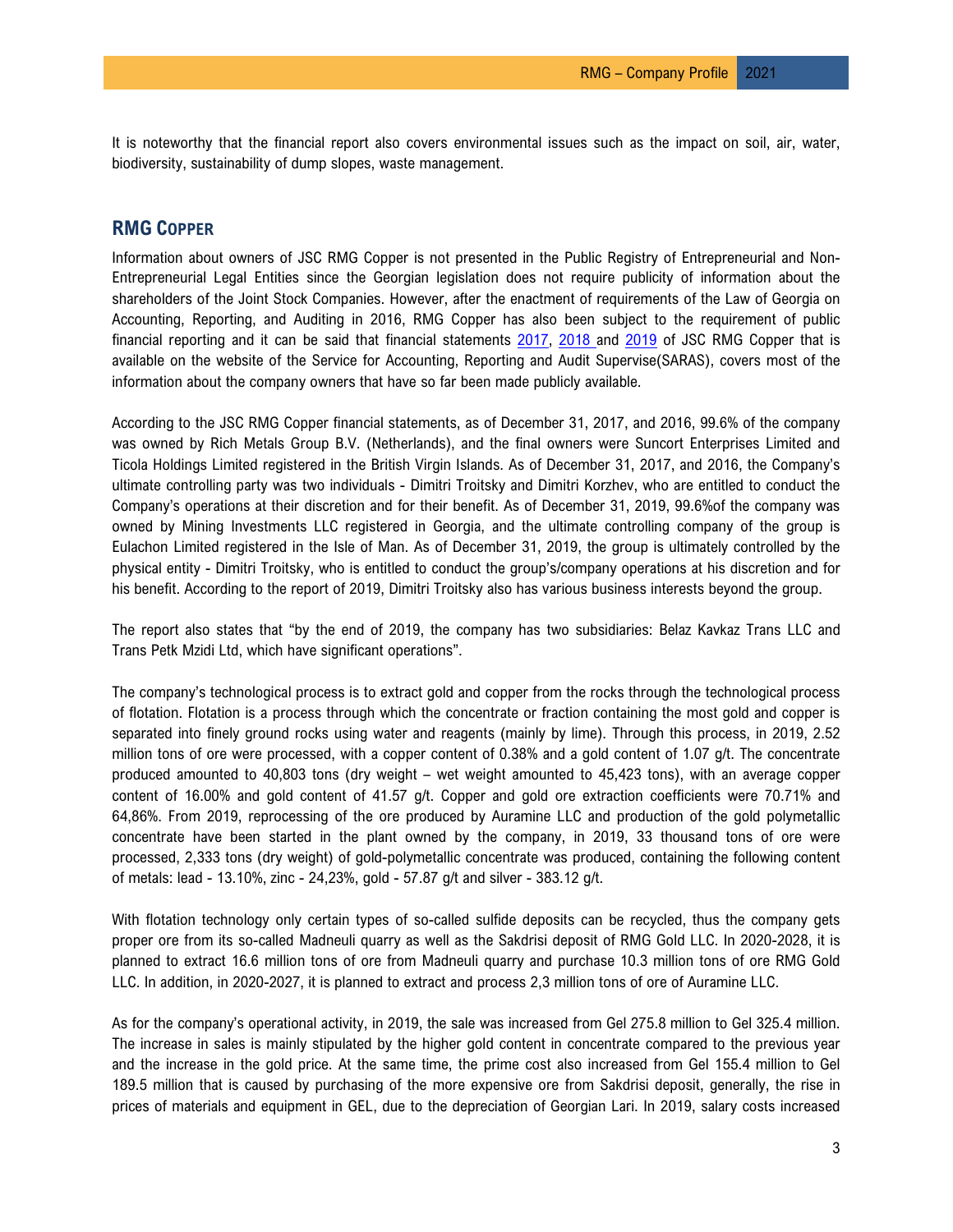from Gel 34.8 million to Gel 45.3, mainly due to the increased number of employees from 1,763 to 1,854, as well as raise their salaries.

The financial statement of RMG Copper also covers environmental issues such as the impact on ambient air, water, biodiversity, and their monitoring, noise, and waste management.

# **MINING INVESTMENTS**

Mining Investment LLC (404415824), as mentioned above, is a company registered by Alvidas Brusokas, a Lithuanian citizen, in 2012. Over the years, various types of changes have been made within the company. In 2015, Mining Investments LLC merged with Mining Developments – Georgia LLC[4](#page-4-0) owned by the same company (404944414). CEOs of the company at various times were Russian citizen Yuri Pilipenko, Vakhtang Faresishvili<sup>[5](#page-4-1)</sup>, who has been [deputy Head of Investigation Service of the Ministry of Finance of Georgia](http://is.ge/en-us/About-Us/Head-and-Deputy-Heads-of-Service/Deputy-Head-of-Investigation-Service-Vakhtang-Paresishvili) since December 11, 2018, and Solomon Tsabadze.

As of today, Pamtilon Holdings Limited founded in Cyprus owns 100% shares of the company. The Director-General of the company is Vladimir Petrov, a Russian citizen; the Supervisory Board members are Russian citizen Dimitry Troitsky, Kakhaber Mchedlishvili, and Vladimir Petrov.

Information on Mining Investments LLC is not published on the website of the Service for Accounting, Reporting, and Audit Supervision (SARAS).

#### **CAUCASUS MINING GROUP**

Caucasus Mining Group LLC (404908775) which, since 2011 (in fact, upon its registration), holds the exploration and extraction license<sup>[6](#page-4-2)</sup> taken away from JSC Madneuli is closely affiliated with these companies. The owner of Caucasus Mining Group is also Pamtilon Holdings Limited, a Cyprus-registered company. The Director-General of Caucasus Mountain Group is Jondo Shubitidze. Again, the Supervisory Board members are Dmitri Korzhev, a Russian citizen, Kakhaber Mchedlishvili, and Irina Nikiforova, also a Russian citizen.

Caucasus Mining Group LLC owns 100% of shares of LLC RMG Auramine (404908775) and 100% of shares of Georgian Gold Company (405205987) whose Director-General is Tornike Lipartia. Moreover, Caucasus Mining Group, together with the Canadian company [Candelaria](https://www.candelariamining.com/)<sup>[7](#page-4-3)</sup> owns (50% of shares) JSC Georgian Copper and Gold (405117494), registered in Georgia.

Director-General of JSC Georgian Copper and Gold is Paata Shurghaia. Until November 18, 2016, the Director-General of the company was Kakhaber Kuchava - currently the Chairman of the Parliament of Georgia and before that, the Deputy Chairman of the Parliament and the Chairman of the Environmental Protection and Natural Resources Committee of the Parliament. Kakhaber Kuchava owned 33% of shares of Umbrella Enterprises LLC

<span id="page-4-0"></span><sup>4</sup> Upon its registration in 2012, the owner of the company was SPECIMAX Co, registered in Cyprus. Its director was Solomon Tsabadze. The company itself owned Mineral Resources Management Ltd (I/C 404944600), registered on 15/05/2012, Director: Zurab Kutelia. In 2013, the company merged with the owner.

<span id="page-4-1"></span><sup>&</sup>lt;sup>5</sup> In 2014 – 2017, was CEO and Member of Supervisory Board at Mining Investments LLC (RMG Group). In the same years, assumed the same position Ltd RMG Gold, JSC RMG Copper and Caucasian Mining Group LLC.

<span id="page-4-2"></span><sup>&</sup>lt;sup>6</sup> The licence is issued for exploration and extraction of non-ferrous, noble, rare metals and barite in Bolnisi, Marneuli, Dmanisi, Tsalka and Tetritskaro municipalities. The licence is issued on 187 823, 59 ha area, which is 2.7% of the total area of the country.

<span id="page-4-3"></span> $^7$  "Canadian company acquired 50%of shares of gold mining company in Bolnisi", October 28, 2020, Forbes Georgia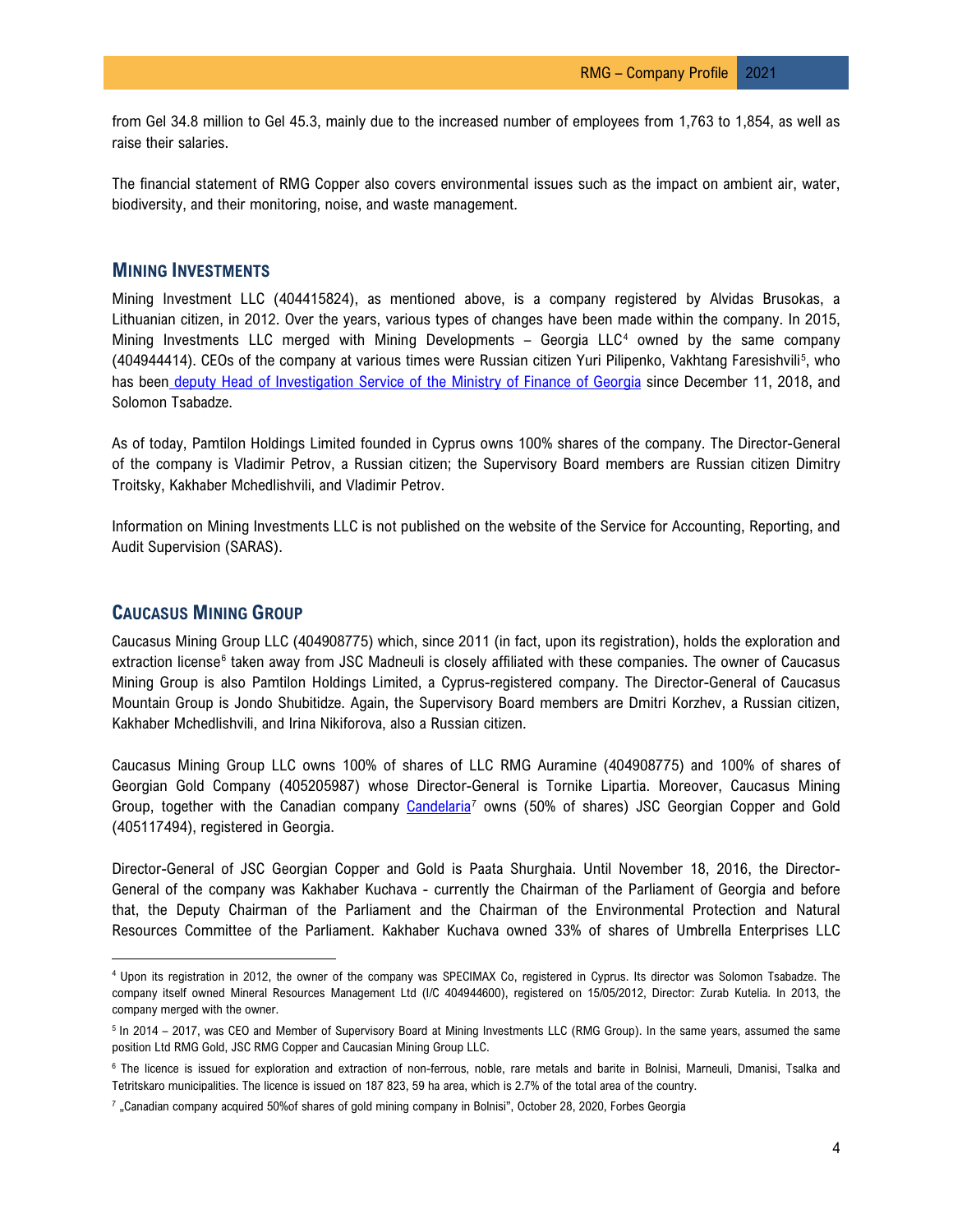(404879798) until November 15, 2016 (shares were bought by Irakli Kuchava for 100 GEL); from 2011 to October 11, 2016, he was a director of JSC Carlton GEORGIA (afterward JSC ZOPKHITO GOLD, now JSC Caucasian Minerals) founded by Umbrella Enterprises LLC, which in 2011 obtained a 30-year license for exploring and extracting nonferrous, noble, rare metals and barite in Oni region for 990 000 GEL.

Information on Caucasus Mining Group LLC and the companies in its ownership is not published on the website of the Service for Accounting, Reporting and Audit Supervision (SARAS).

#### **LEGALIZED OFFENCES**

According to Georgian legislation, activities, that may have a significant impact on the environment, human life, and/or health, may be carried out only based on prior consent (environmental permit until 2018, and so-called environmental decision - after 2018) by the competent authority - Ministry of Environmental Protection and Agriculture. However, fulfillment of this requirement is not always mandatory for the companies within the RMG Group; and their non-fulfillment does not create any problems. If the violation is revealed, there will always be a way to legalize it, even if it is illegal.

On March 28, 2019, the Ministry of Environmental Protection and Agriculture of Georgia published an [announcement](https://mepa.gov.ge/Ge/PublicInformation/12509) on its website on a public review of scoping report on reservoir-sedimentation project on the territory of Bektakari gold-polymetallic ore deposits of RMG Auramine LLC in Bolnisi Municipality<sup>[8](#page-5-0)</sup>. According to the enclosed documents, on March 21, 2019, Tornike Lipartia, General Director of RMG Auramine LLC, addressed the Ministry of Environmental Protection and Agriculture with a letter saying that the company planned to arrange a reservoirsedimentation of 17800 m<sup>3</sup> volume in the vicinity of Bektakari gold-polymetallic deposits and submitted a Scoping Report on the Project of Arrangement a Reservoir-Sedimentation of 17800 m<sup>3</sup>Volume in the Vicinities of Bektakari Gold-Polymetallic Deposits for reviewing and obtaining a scoping opinion.

On April 12, 2019, a public review of scoping report on planned activities was held in the village of Bektakari, also attended by Green Alternative representatives. After the public review, the project site was inspected at the request of Green Alternative. As a result of the field visit, it became clear that RMG Auramine not planned but had already completed its construction. Two sedimentation basins had already been arranged on the project area. We immediately informed the Minister of this fact and requested an investigation of the fact of constructing the basin without a proper permit and fraudulently obtaining scoping opinion. Deputy Minister Nino Tandilashvili sent a complaint of Green Alternative to the Environmental Supervision Department only one week later, on April 23, 2019, requesting its examination within its competence.

It is noteworthy that files of administrative proceedings requested by us at a later stage do not contain any document that would confirm the fact of notification to the Environmental Supervision Department of the fact of law violation by an employee of the Environmental Assessment Department under the Ministry (who was in charge of the review) or his/her supervisor.

Since the Ministry has not responded to our complaint, on May 10, 2019, we requested information on measures taken by the Ministry to verify information on the fact of law violation and investigate it. In response to our request, we received a letter only on July 3, 2019, which stated:

<span id="page-5-0"></span><sup>&</sup>lt;sup>8</sup> According to the Environmental Assessment Code, scoping is a procedure to determine the list of information to be obtained and studied for the environmental impact assessment and the means to include this information in the EIA report;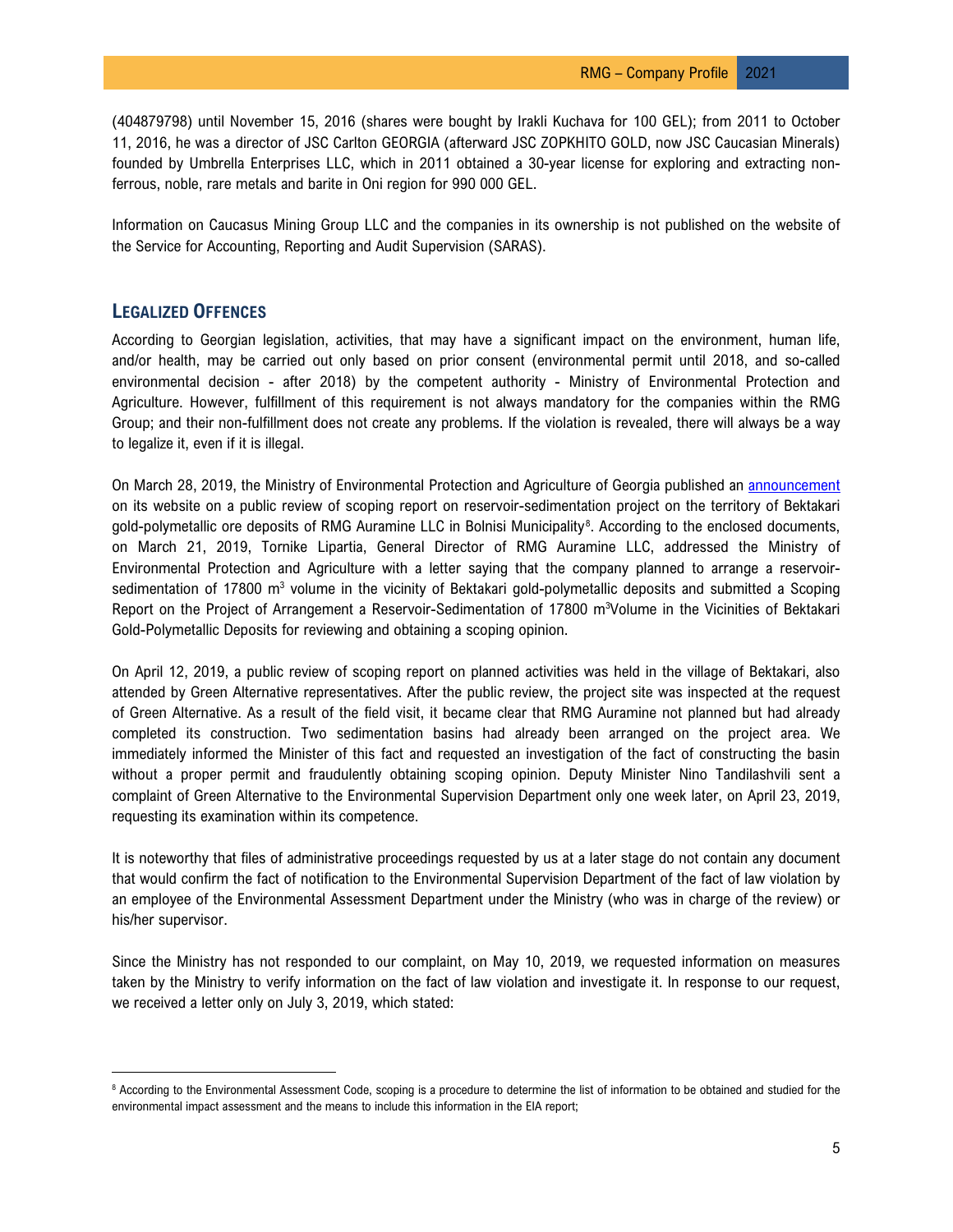1. "On-site inspection revealed that no fertile soil layer has been removed and stockpiled during the land excavation, namely, in the process of placing waste rocks resulted from the construction of tunnel portal entrance, sedimentation basin, and tunnels, building access roads to the construction site, arranging parking area adjacent to the construction site and building other auxiliary facilities by RMG Auramine LLC, under requirements of Article 3 (2) and (5), as well as Paragraph 11 of Government Decree #424 dated December 31, 2013, on Approval of Technical Regulations on Removal, Storage, Use, and Recultivation of Fertile Soil Layer;

2. As stated in letter #185054 of the Public Registry of the Ministry of Justice of May 29, 2019, the ownership right over the adjacent area to the construction site (immovable property) where parking has been arranged (500 m2 area) has not been registered. It is agricultural land of arable category; accordingly, the company uses it inappropriately. Therefore, it was established that RMG Auramine LLC has committed a violation under Articles 51, 512, and 532 of the Code of Administrative Offenses of Georgia. Based on it, protocols of administrative offenses #051570 and #051571 were drawn up on June 18, 2019. The amount of damage to the environment caused by the degradation of land (soil) was also calculated, which amounted to 1105.74 GEL. The protocols with its enclosed materials were submitted to Bolnisi District Court by letters of Department #DES91900038224 and #DES41900038229 on June 27, 2019.

3. Under Article 14 of the Waste Management Code, RMG Auramine LLC was required to develop a Waste Management Plan of the company and submit it to the Ministry for approval, but the company failed to do so.

4. Furthermore, under Article 29 of the Waste Management Code, RMG Auramine LLC was obliged, under Order #2- 11 of the Minister of Environment Protection and Agriculture of Georgia, dated January 9, 2018, to submit information on waste produced in 2018 in electronic form through http//waste.moe.gov.ge until March 1, 2019, however, the company failed to do so. Consequently, it was held that RMG Auramine LLC violated Article 43 (paragraph 2) and Article 44 of the Waste Management Code. As a result, on June 18, 2019, a protocol #051573 on an administrative offense was drawn up which, together with other enclosed materials, was submitted to Tbilisi City Court by letter #DES01900038144 of the Department, dated June 27, 2019.

5. It was also revealed that RMG Auramine LLC has arranged a 17,800 m3 sedimentation basin adjacent to the village of Bektakari in Bolnisi Municipality, though it did not have an environmental decision as envisaged by the Environmental Assessment Code. Thus, it was established that RMG Auramine LLC committed an offense provided for in Article 797 (1) of the Code of Administrative Offenses of Georgia. Accordingly, on June 18, 2019, a protocol on an administrative offense #051572 was drawn up which, together with other enclosed materials, was submitted to Bolnisi District Court by letter #DES11900038172 of the Department, dated June 27, 2019.

Green Alternative further requested information on measures taken by the Ministry against RMG Auramine LLC for providing false information to both the Ministry and the public and attempting to obtain a fraudulently environmental decision for reservoir-sedimentation that had already been arranged on the territory adjacent to the Bektakari ore deposit. According to the Ministry, "the Environmental Supervision Department had reacted against violations committed by RMG Auramine LLC and submitted respective protocols to the appropriate court for consideration."

Since it was obvious from the response of the Ministry of Environmental Protection and Agriculture that its staff failed to take any measures to react against the fact of obtaining permit cheating the public and the public institution by the company, Green Alternative addressed the Department of Internal Audit with a request to examine official negligence and/or corruption deal. We received a response from Jemal Donadze, Deputy Head of the Internal Audit Department, explaining that the main function of the Environmental Supervision Department of the Ministry is to respond to environmental violations.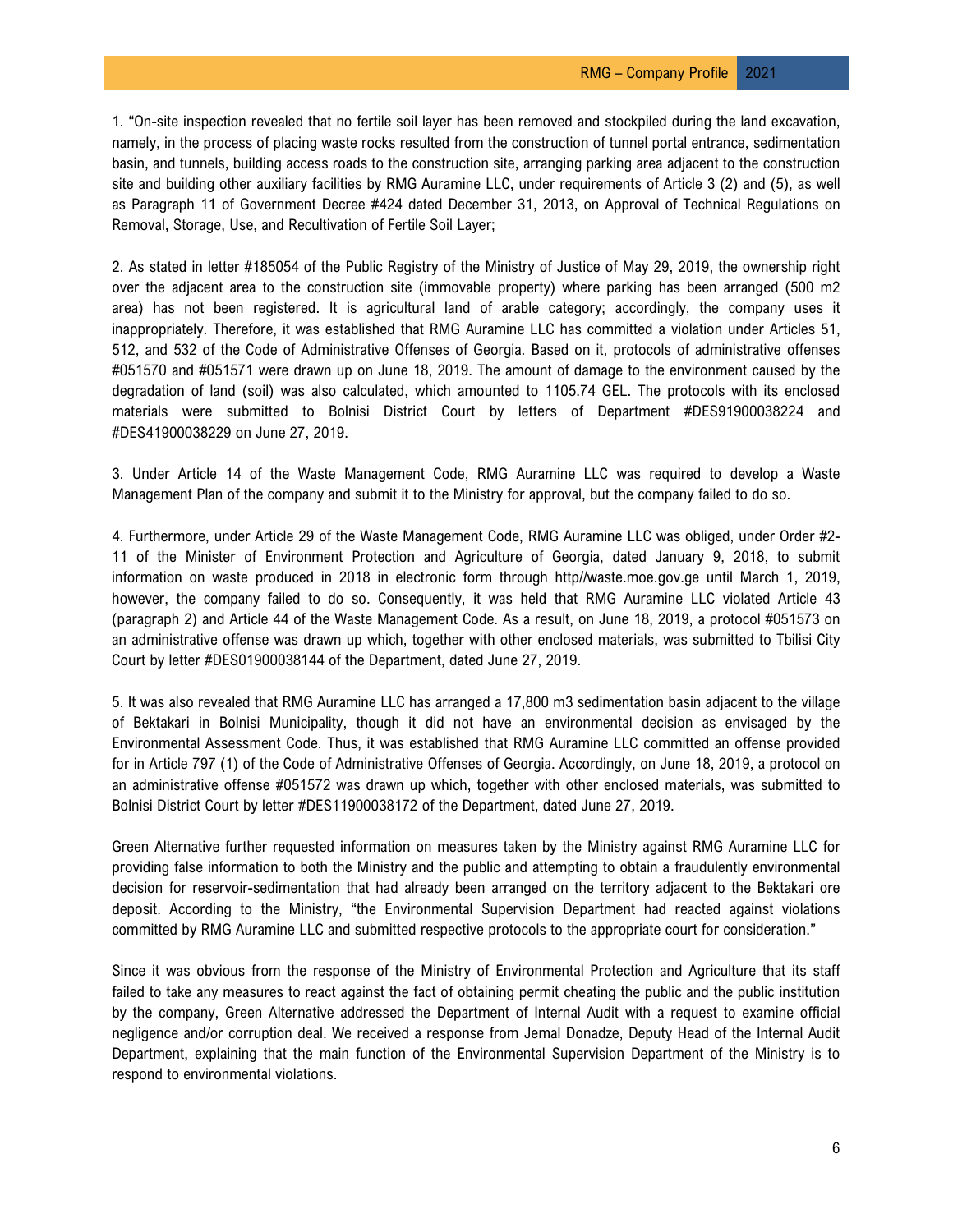The Department of Environmental Supervision is a state sub-agency within the Ministry's governance which is primarily responsible to react environmental violations.

The Internal Audit Department of the Ministry has examined the aforementioned case files, and, in this respect, we would like to emphasize that the Environmental Supervision Department has reacted within the framework of applicable law, and forwarded them to Bolnisi District Court for legal evaluation and further proceedings. Accordingly, the argument given in your letter that nothing had been done to lay the responsibility upon the company is without foundation.

Mr. Donadze has also clarified that in case we assumed that there had been any other violation, we could apply to the appropriate authority.

It should also be noted that, according to Decree #61 of the Government of Georgia dated February 17, 2015, on "Rules for Carrying out State Control by Environmental Supervision Department under the Ministry of Environmental Protection and Agriculture", if alleged signs of criminal offenses are revealed, an inspection protocol and/or an administrative offense protocol and other documents shall be submitted to the relevant investigative bodies for further action. If the inspection reveals an alleged administrative offense, which does not fall within the competence of the Department, and if the Department is aware which administrative body is responsible for that, relevant information together with case files shall be submitted to the relevant administrative body for further action. In the given case, the Environmental Supervision Department failed to do so.

While we tried to convince the Internal Audit Department of the Ministry to investigate the issue, and then we asked Kakhaber Kuchava, former Chairman of the Committee on Environmental Protection and Natural Resources of Parliament, to examine the activities of the Ministry within the framework of parliamentary supervision, the Ministry of Environmental Protection and Agriculture published on its website an Order of the Minister on issuing a scoping opinion for the design of arranging  $17,800$  m<sup>3</sup> volume reservoir-sedimentation on the territory adjacent to Bektakari gold-polymetallic deposit of RMG Auramine LLC. According to the Order, based on Paragraph 9 (9.9) of Annex II of the Environmental Assessment Code, a scoping opinion was issued for the design of arranging 17,800 m<sup>3</sup> volume reservoir-sedimentation on the territory adjacent to Bektakari gold-polymetallic deposit of RMG Auramine LLC.

The Ministry of Environmental Protection and Agriculture of Georgia has done nothing to prevent the attempt of RMG Auramine to deceive the public and the Ministry itself.

Instead, the Ministry has not only failed to prevent but also even encouraged such an action; by breaching the law itself, issued a scoping opinion on current activities. It is noteworthy that the scoping opinion to be issued by the Ministry is mandatory when preparing an Environmental Impact Assessment Report for the business operator however, how RMG Auramine LLC should prepare an Environmental Impact Assessment on current activity that can only be carried out on planned activity - is unclear.

Certainly, Green Alternative has appealed against the Minister's completely unjustified and unlawful decision and a criminal decision on its merits<sup>[9](#page-7-0)</sup>. However, it was not an obstacle neither for RMG Auramine LLC nor the Ministry; based on the Order N2-1010 of the Minister of Environmental Protection and Agriculture dated October 24, 2019, which was appealed by us, as well as by the gross violation of the law, the Minister issued the Order N 2-630 on the environmental decision regarding the operation project of 17,800  $m<sup>3</sup>$  volume reservoir-sedimentation on the territory adjacent to Bektakari gold-polymetallic deposit of RMG Auramine LLC".

<span id="page-7-0"></span><sup>&</sup>lt;sup>9</sup> The lawsuit was filed before Tbilisi City Court on December 6, 2019.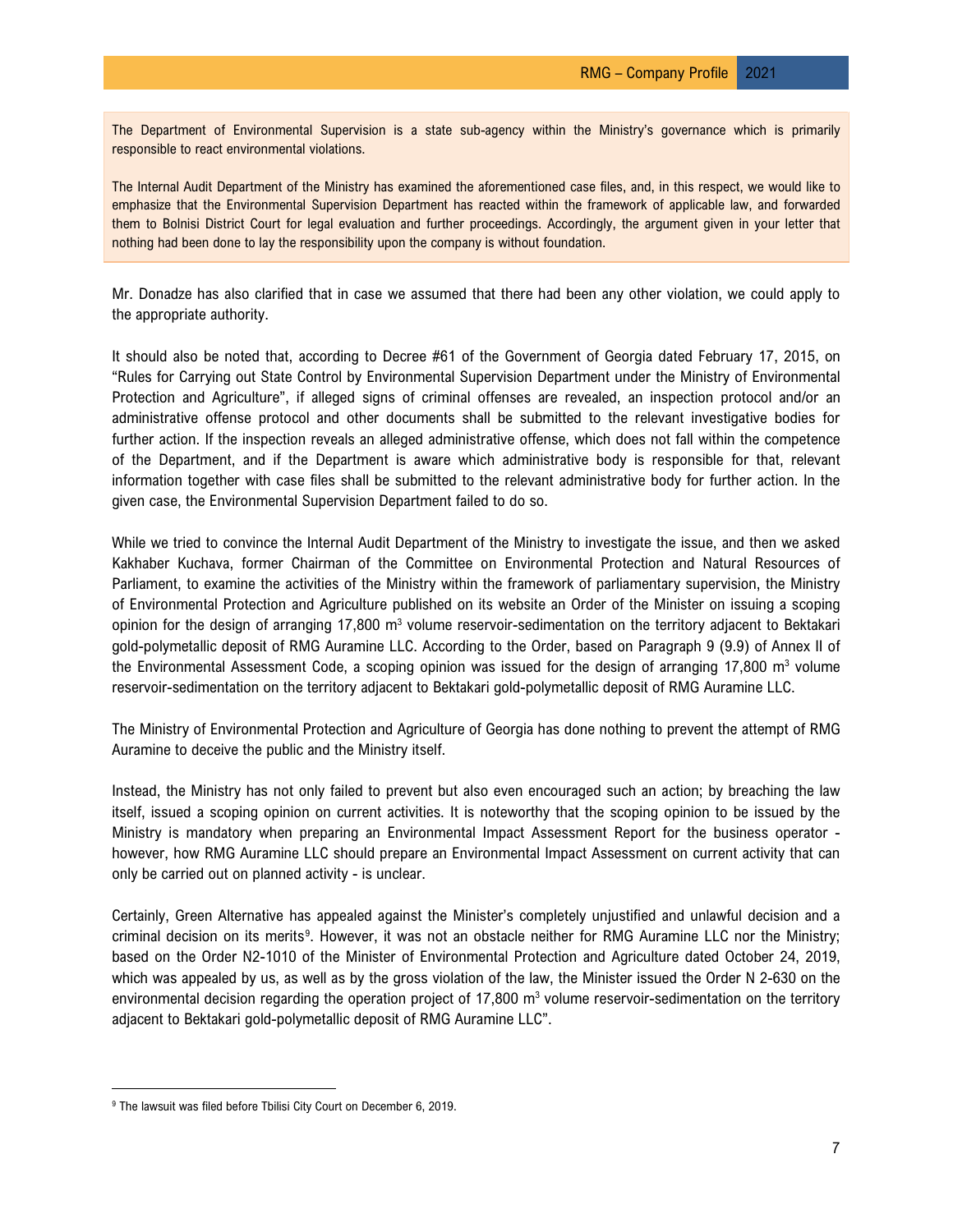In addition to the fact that the decisions are issued on the appealed, already implemented illegal activities, which can be made in respect with only the planned activities, on July 17, 2020, by the order issued by the Minister of Environmental Protection and Agriculture, the company was instructed to provide post factum information that is critical within the study of the environmental impact of a planned activity, as well as within the ecological audit of the ongoing activity and was required by law at the decision-making stage. This type of information is crucial for determining the level of threat to the environment, human life and/or health, cultural heritage, and tangible assets as a result of the project, and the ability to mitigate or avoid this threat. In particular, according to the terms of the environmental decision<sup>10</sup>:

"4. To assess and minimize the contamination risks of shaft waters with heavy metals and acids, RMG Auramine LLC shall determine the potential of acid generation by the ore and submit the results to the Ministry for consideration within 6 months from issuing of the environmental decision.

5. Within 6 months from issuing of the environmental decision, RMG Auramine LLC shall submit the baseline data of Mashavera and Khrami rivers, as well as the qualitative data on the content of heavy metals (copper, zinc, cadmium) in groundwater on the territory of the facility and soil – in the vicinities of the facility to the Ministry for approval.

6. Within 1 month from issuing the environmental decision, RMG Auramine LLC shall submit information on preventive measures against dust propagation at the territory of the sedimentation basin to the Ministry for approval.

7. Within 1 month from issuing of the environmental decision, RMG Auramine LLC shall submit detailed information on the frequency of sludge removal from the sedimentation basin, the volume of removed sludge, and further management measures, as well as information on the waste rocks disposal site (area) along with geographic coordinates to the Ministry.

8. Within 1 month from issuing of the environmental decision, RMG Auramine LLC shall submit information on location coordinates of the monitoring wells and their parameters to the Ministry for consideration".

On September 13, 2020, Green Alternative also appealed against this decision of the Minister; the organization appealed to the City Court and demanded the annulment of the order on the environmental decision on the illegally constructed sedimentation basin project of RMG Auramine LLC<sup>[11](#page-8-1)</sup>.

It is noteworthy that the situation was identical in 2014 in respect to the construction of the heap leach platforms by RMG Gold. At first, RMG Gold has built the heap leach platforms and then had a public review of the documents required for obtaining an environmental impact permit for their construction and then submitted to the Ministry to receive a permit. Thanks to the student movement Green Fist<sup>[12](#page-8-2)</sup>the public became aware of the company's attempts to obtain a permit deceiving the public and the Ministry, however, this did not appear to lead to any actions from the public bodies.

Instead, the Ministry of Environment and Natural Resources Protection provided the company with the opportunity to call back the submitted application based on the need for technical changes; and later, granted the right to carry out its current activities. Thus, obtaining the right to carry out activities in violation of the law is already a well-known method for RMG Group companies, and public authorities are eagerly promoting this practice.

<span id="page-8-0"></span><sup>&</sup>lt;sup>10</sup> Order N 2-630 of the Minister of Environmental protection and Agriculture of Georgia, dated July 17, 2020

<span id="page-8-1"></span><sup>&</sup>lt;sup>11</sup> Detailed information on the dispute is available on the website of Green Alternative.

<span id="page-8-2"></span><sup>&</sup>lt;sup>12</sup> "Green Fist" appeals to the government and releases new photos of Sakdrisi, January 13, 2014, Liberali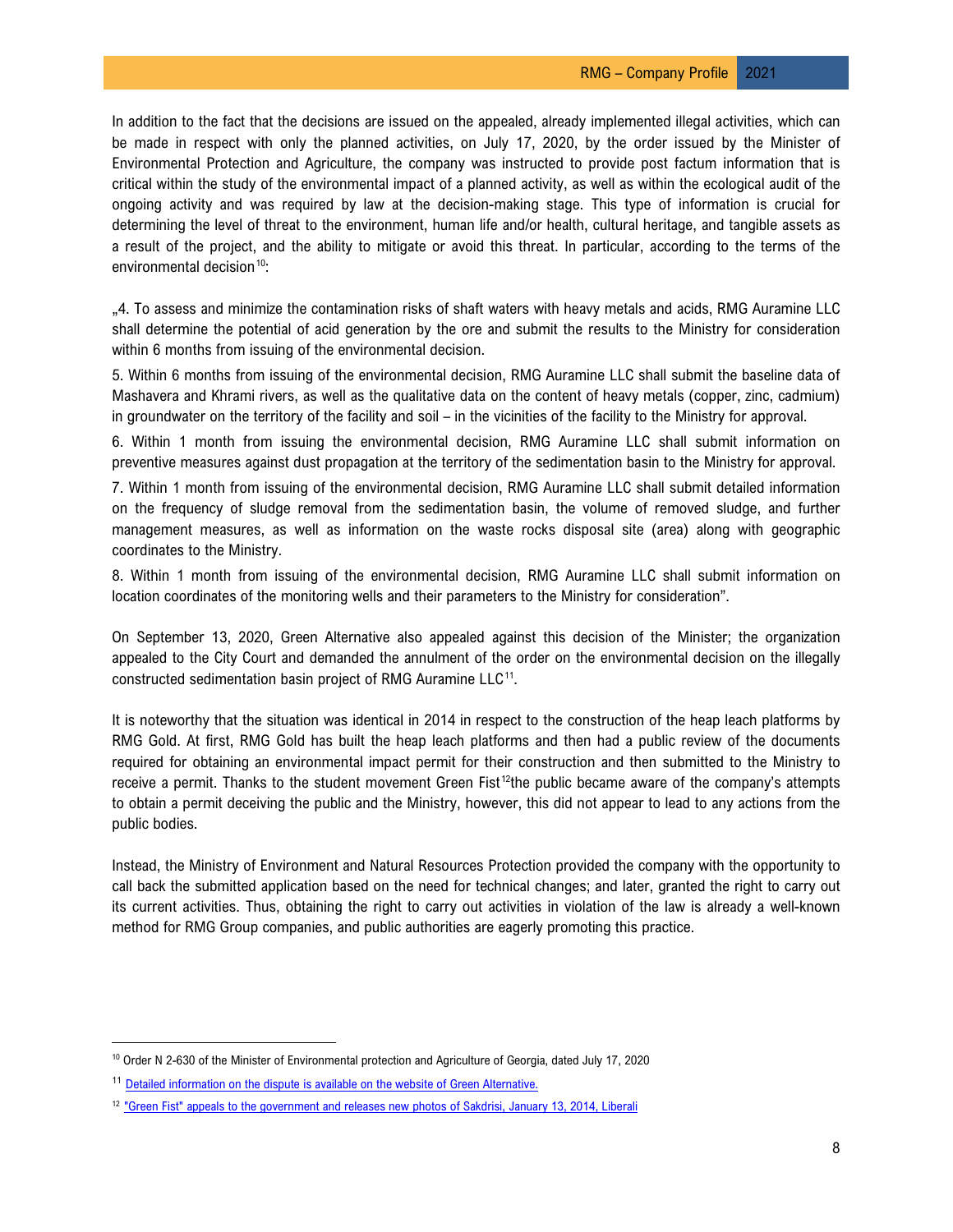# **ENVIRONMENTAL IMPACT OF ENTERPRISES**

Madneuli (RMG Copper) and Quartzite (RMG Gold) started operations much earlier than the Parliament of Georgia adopted the Law on Environmental Permit. Therefore, the owner of the enterprise obtained the permit only in 2008. In frames of obtaining the environmental impact permits, the impact on the natural and social environment of the enterprises should have been subjected to a detailed study, but the process was extremely formal and painless for the companies; to obtain the permit, instead of the Environmental Impact Assessment (EIA) report, a document prepared ten years ago was submitted, where only the dates were changed. Unfortunately, when issuing the permit, Goga Khachidze - the Minister of Environment and Natural Resources Protection of Georgia of that period did not consider this fact a significant violation of the law and signed the order on issuing the permit. Thus, there is no comprehensive study of the impact of the activities of enterprises on the natural and social environment. However, there are fragmentary data and studies on the damage caused to the environment by enterprises at different times.

Among the existing studies, the work of the Georgian and German researchers' group (a joint project of the University of Giessen and Tbilisi State University) is noteworthy. Their research aimed to assess the impact of the ore mining-enrichment plant on the ecosystem and population health of the Bolnisi district. The scientists' conclusion turned out to be alarming: a study covering the period of 2001-2011, showed that more than half of the territory is seriously contaminated with heavy metals, namely: copper, cadmium, and zinc. In some areas, the situation was catastrophic[13.](#page-9-0) According to the study, "a large area of irrigated soils in Mashavera River valley is extremely overloaded by the heavy metals; there is a problem of pollution, but there are no way out – political and economic ways; Studied indicators are much higher than the norms considered by the European Soil Charter; copper and cadmium are easily absorbed by the edible plants. This results in direct contamination; through the soil additives, heavy metals can be fixed and reduced their absorption by plants; But still, soils contaminated with heavy metals in Mashavera River valley are a long-term problem for humans, animals, and food; it is necessary to take relevant measures to protect the population, which will be directed against the increasing loading". The working group also made a film to highlight the findings<sup>[14](#page-9-1)</sup>, where the results of the research and the fact of presenting the report document to the decision-makers were captured<sup>[15](#page-9-2)</sup>.

According to the report of 2013-2014 of the Department of Environmental Supervision of the Ministry of Environment and Natural Resources Protection of Georgia, the damage to the environment as a result of land contamination and degradation during the construction of the ore heap leaching production site by RMG Gold LLC without the environmental expertise conclusion amounted to Gel 29 153 880; while as a result of discharging of 500  $m<sup>3</sup>$  acid quarry water from the so-called thickening tank of 500  $m<sup>3</sup>$  volume installed at the territory of JSC RMG Copper enrichment plant to Kazretula River, the damage to the environment amounted Gel 1 078 188<sup>[16](#page-9-3)</sup>. The report of 2013-2014 of the Department of Environmental Supervision is the latest public document available without demand, where information on the environmental impact of the companies is provided.

In addition, the report of a scheduled inspection (December 15, 2015 - March 15, 2016) of fulfilment the conditions considered by the Environmental Impact Permit №000056 issued for RMG Gold LLC (225359947) by the Department of Environmental Supervision and the norms established by the law in the environmental field is a public document, available upon the demand.

<span id="page-9-0"></span><sup>&</sup>lt;sup>13</sup> .Soils pollution with heavy metlals and opportunities to restore their functions – on the example of Mashavera Rive Valley, Georgia"; Authors: Peter Felix-Henningsen, Thomas Hanauer, Besik Kalandadze, Tengiz Urushadze, Levan Navrozashvili.

<span id="page-9-1"></span><sup>&</sup>lt;sup>14</sup> Dig for Gold, reapPoison? January, 2012

<span id="page-9-2"></span><sup>&</sup>lt;sup>15</sup> The document was submitted to the Ministry of Environment and Natural Resources Protection of Georgia and the Committee of Environmental Protection of the Parliament of Georgia. It is noteworthy that the staff members present at the meeting still work in these agencies.

<span id="page-9-3"></span><sup>&</sup>lt;sup>16</sup> [The report of the Environmental Supervision Department,](http://eiec.gov.ge/%E1%83%97%E1%83%94%E1%83%9B%E1%83%94%E1%83%91%E1%83%98/%E1%83%92%E1%83%90%E1%83%A0%E1%83%94%E1%83%9B%E1%83%9D%E1%83%A1%E1%83%93%E1%83%90%E1%83%AA%E1%83%95%E1%83%98%E1%83%97%E1%83%98-%E1%83%99%E1%83%9D%E1%83%9C%E1%83%A2%E1%83%A0%E1%83%9D%E1%83%9A%E1%83%98/Documents/Report/%E1%83%92%E1%83%96%E1%83%93_%E1%83%90%E1%83%9C%E1%83%92%E1%83%90%E1%83%A0%E1%83%98%E1%83%A8%E1%83%98_2013-2014.aspx) 2013-2014.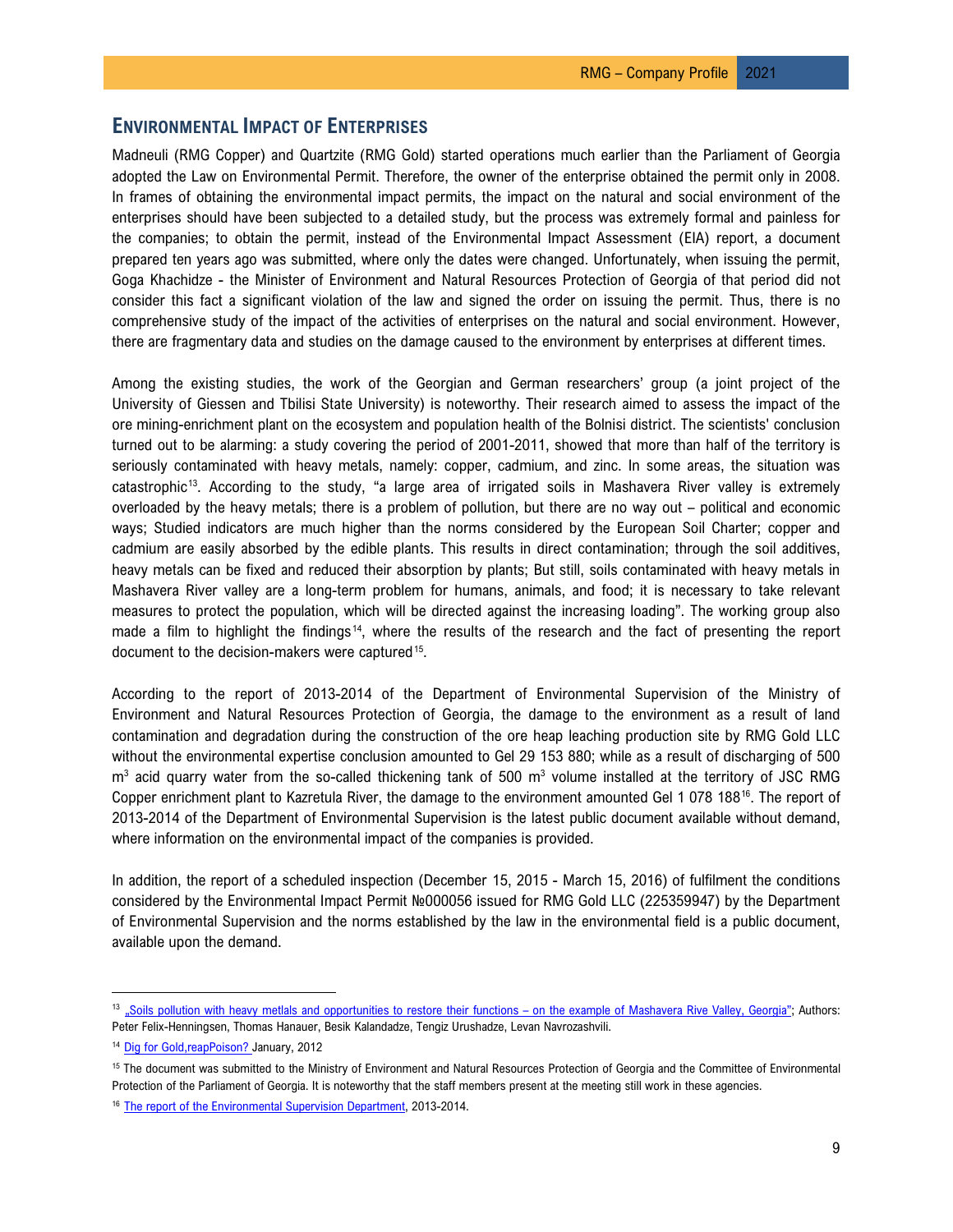The report describes the significant violations of conditions considered by the permit and the requirements set by the environmental legislation. For example, the company did not have a Monitoring (self-monitoring) Plan and did not fulfil the monitoring obligations imposed by the Environmental Action Plan; the company had neither a Waste Management Plan, nor a properly developed and approved Emergency Response Plan; the company did not follow the storage instructions of chemicals; the territory designated for the disposal of the leached ore heaps was not recultivated; according to the conclusion, management of RMG Gold LLC is mandatory to carry out self-monitoring of Cyanide-ions concentration on the territory of the enterprise to ensure the safe environment. Its monitoring is needed in terms of labour safety point of view. Cyanide-ions can cause chronic poisoning in the human body. Although it decomposes rapidly, the evaporation surface (irrigation of heaps, ponds) is so large that its odour can be felt throughout the area. During the inspection process, it was observed that the odour was spread in the production area, and based on the desk processing of the materials, it was determined that the self-monitoring of cyanide-ions concentration is not carried out on the production territory. In addition, during the inspection, when a solution was sprayed on the cells of leaching sites in unfavourable meteorological conditions (strong wind), it was spread through the surrounding territories to the wind direction"; the inspection revealed the fact of using a subsoil by RMG Gold LLC without an appropriate license and some other violations.

The report of a scheduled inspection (December 15, 2015 - March 15, 2016) of fulfilment the conditions considered by the Environmental Impact Permit №000055 issued for JSC RMG Copper (I/C 225358341) by the Department of Environmental Supervision and the norms established by the law in the environmental field, is distinguished not less severity of damage to the environment and described violations. According to the conditions of the permit, management of the enterprise is mandatory to arrange drainages for collection of storm waters from the waste rocks disposal sites and tailing ponds, as well as channels and treatment devices. "the inspection revealed that the company does not have any treatment device, while the other obligations are partly fulfilled. In particular:

- 1. To collect the runoff and leaked waters from №1 and №2 spoil grounds, a water collecting earth embankment is arranged at the Spoil Ground №2, at Kazretula River, where the leaked acid waters are accumulated, however, the lab analysis showed that this embankment does not provide a complete collection of acid quarry waters, water leakage in Kazretula river takes place and adversely impacts on Kazretula River water quality.
- 2. An earth pile drainage channel is arranged through the access road to the quarry, namely, along the spoil grounds №1 and №2. At the end of the channel, on the left side of the road, there is a storm waters collector, from where contaminated waters generated due to the heavy rainfalls, gravity flow to the slope on the right side of the road through the metal pipe and discharge into the river Kazretula.
- 3. There is no drainage system and embankment to collect the leaked waters from the Spoil grounds №3 and Nº4. Accordingly, the mentioned acid waters without any treatment are discharged in the ravines at the bottom of the spoil grounds, which join the river Poladauri.
- 4. There is an embankment for the collection of drained waters at the tailing pond, it is equipped with an emergency pipe. In case of overfilling the embankment, surplus water is expected to overflow into the neighbouring ravine, which joins the river Kazretula together with the water flowing from the collector.
- 5. Laboratory analysis showed that the content of magnesium, calcium, sulphates, as well as bromine and ammonium in water flowing from the pipe installed at the bottom of the tailing pond, is significantly increased compared to the maximum permissible concentration".

On April 2, 2018, Levan Davitashvili - the Minister of Environmental Protection and Agriculture of Georgia visited Kazreti, where he got acquainted with the production of RMG Copper and RMG Gold on the spot<sup>17</sup>. The announcement on the visit of the Minister published on the website of the Ministry, stated the following: "Employees

<span id="page-10-0"></span><sup>&</sup>lt;sup>17</sup> [April 02,2018 | Levan Davitashvili got acquainted](http://www.moe.gov.ge/ka/%E1%83%A1%E1%83%98%E1%83%90%E1%83%AE%E1%83%9A%E1%83%94%E1%83%94%E1%83%91%E1%83%98/2018-04-02-kompania-rmg-is-tsarmoebas-levan) with RMG production process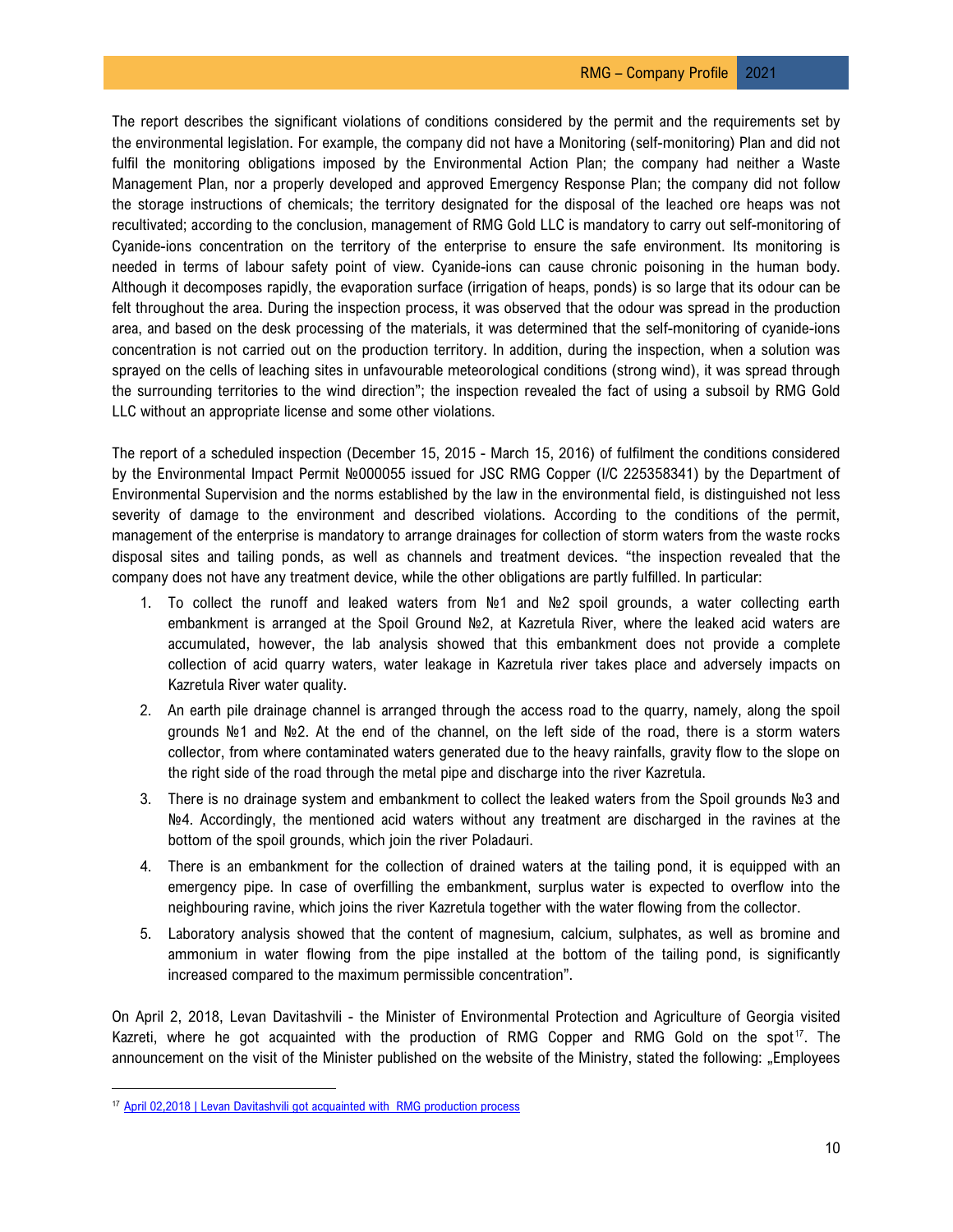of the different agencies of the Ministry of Environmental Protection and Agriculture expressed their interest in RMG's activities. In 2015-2016 some violations were identified in several directions. We have discussed these violations and the ways to make them correct. We wished to see critical points, problems and repair mechanisms developed by the company, also a solution made within a reasonable time frame, that we will further discuss with experts "- Levan Davitashvili said. According to the executive director of the company, Joni Shubitidze, RMG developed an Environmental Action Plan together with the international company Golder [Associates"](https://www.golder.com/).

Green Alternative requested the above-mentioned plan from the Ministry. As it turned out, RMG Copper has prepared the document – "Short-Term and Long-Term Action plan, 2018", where the measures planned for the response on violations identified as a result of a scheduled inspection of the enterprise in 2016 were described. Neither the quality nor the content of the document indicates the involvement of Golder Associates in its preparation.

According to the information, provided by the Ministry of Environmental Protection and Agriculture of Georgia<sup>[18](#page-11-0)</sup>, as a result of the unscheduled inspection of fulfilment the condition of obligations established within the time frame determined by the administrative prescription №000904 developed by the Department of Environmental Supervision regarding JSC RMG Copper on March 13, 2018, and the norms set by the environmental legislation, it revealed that the enterprise did not fulfil some obligations in the time frame determined by the prescription. In particular:

- 1. The company developed the Emergency Response Plan, where the comments of the Ministry were not completely considered, namely, "Document for prevention and management of emergency, accident and critical situations for operations in the storage area of explosives" was not agreed with the relevant service;
- 2. Obligation determined by the  $6<sup>th</sup>$  Paragraph of the prescription was not fully performed, namely:
	- The inspection revealed that the infrastructure for the organized management of waters leaked adjacent to the spoil ground №4, was not properly arranged following the "Short-term and Long-term Action Plan" and "Short-term and Long-term Water Protection Measures Plan", within the timeframe specified in the plans (timeframe of arrangement the infrastructure for the organized management of waters leaked adjacent to the spoil grounds - 06.2018-08.2018. Timeframe of arrangement of temporary sedimentation at the Spoil ground №4 - 07.2018-08.2018). namely:
		- o The inspection revealed that the temporary sedimentation and access road were not arranged. Accordingly, waters coming from the Spoil ground №4 occur in a dry ravine, where only the spoil ground runoff is discharged, and this ravine has no other natural tributary. The inspection revealed the fact of discharge of water from the Spoil Ground №4on the slopes of the dry ravine and the fact of its distribution through the territory. In addition, ponds of the leaked water were observed.
		- $\circ$  The inspection showed that the works for the arrangement of the temporary sedimentation had not been yet carried out in timeframes (arrangement of the temporary sedimentation, timeframe -09.2018-11.2018) determined by the "Short-term and Long-term Action Plan" for management of leaked waters from the Spoil Ground №3. During the inspection, the sedimentation arrangement works were being carried out.
- 3. Within the timeframe determined by the  $8<sup>th</sup>$  Paragraph of the prescription, failed the agreement of the "Project on Norms of Maximum Permissible Discharges (MPDs) of Pollutants Discharged into the Surface Water Bodies along with Wastewaters" with the Ministry.
- 4. Obligation considered by Sub-paragraph 9.2 of the  $9<sup>th</sup>$  Paragraph of the prescription was not fulfilled. In particular: within 2 months from providing the administrative prescription, the company did not agree on the methods of laboratory analysis with the Ministry.

<span id="page-11-0"></span><sup>&</sup>lt;sup>18</sup>Letter N 12353/01of the Ministry of Environmental Protection and Agriculture of Georgia, dated as December 23, 2020.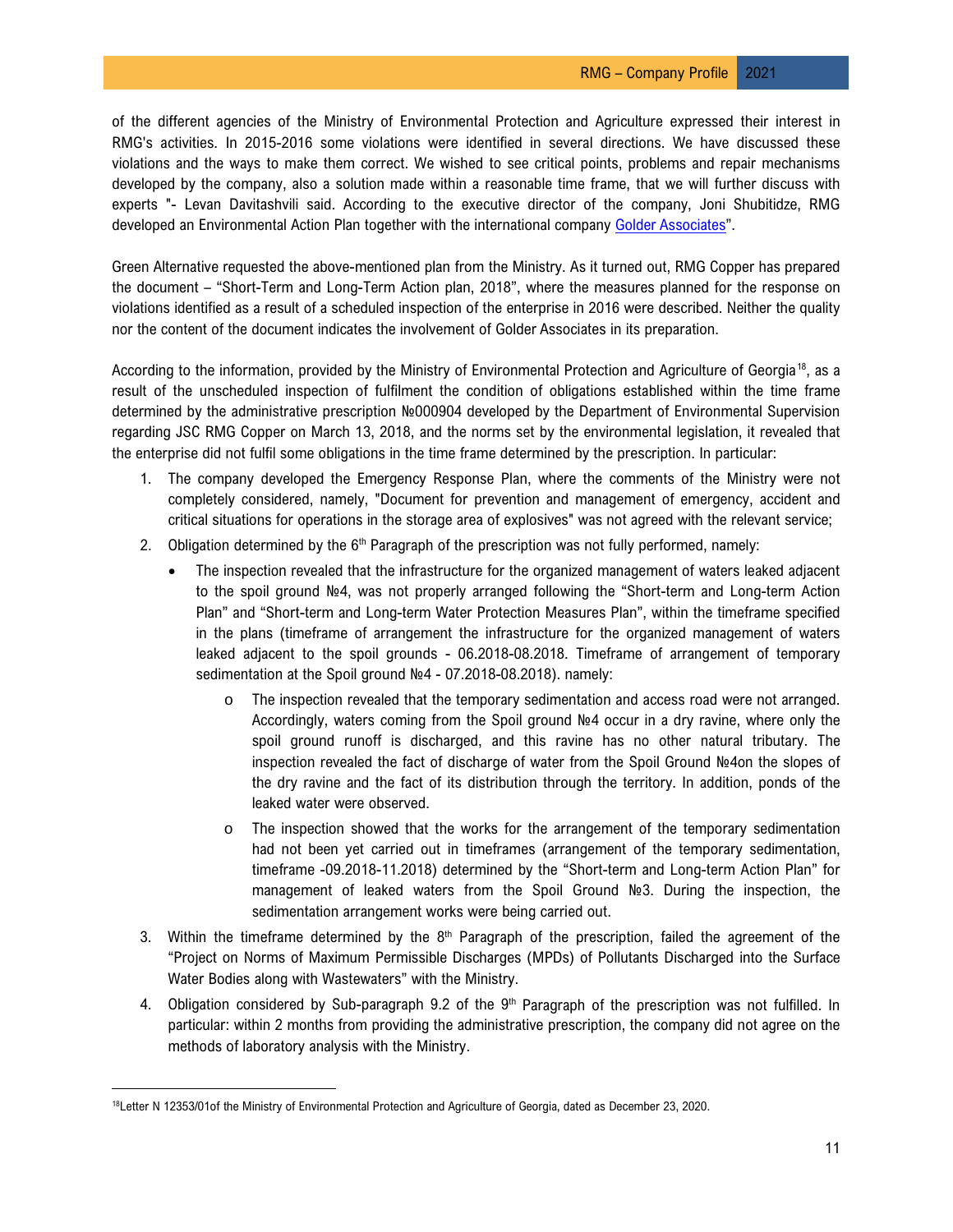- 5. Obligation considered by Sub-paragraph 9.4 of the 9th Paragraph of the prescription was not fulfilled at all. In particular: according to the "Short-term and Long-term Action Plan", from April 2019, JSC RMG Copper should have started the works for the arrangement of a biological treatment plant after undergoing the appropriate procedures. The inspection revealed that the company had started the arrangement of the treatment plant before obtaining the appropriate environmental decision (from December 26, 2018). In addition, during the inspection process, the fact of pollution of the territory with storm-fecal waters generated on the territory of the enterprise was observed in the vicinities of the treatment plant; the mentioned wastewaters through the open channel used to discharge into the three-step cascade of the sedimentation basins and then, into the river Kazretula.
- 6. Obligation determined by Sub-paragraph 9.10 of the  $9<sup>th</sup>$  Paragraph of the prescription was not fulfilled within the prescribed timeframe. Namely, JSC RMG Copper developed the Environmental Monitoring Program before January 16, 2018.
- 7. Obligation, determined by the  $18<sup>th</sup>$  Paragraph of the prescription was not completely fulfilled. Namely, according to the administrative prescription, JSC RMG Copper was mandatory to immediately start implementation of the protection measures against pollution of the river Kazretula and carry out them until December 31, 2018. At the same time, according to the "Short-term and Long-term Action Plan" of the company, where the measures essential for the fulfilment of the  $18<sup>th</sup>$  Paragraph are determined, the company was obliged to arrange the organized channels (like cuvettes) adjacent to the Spoil Grounds №1 and №2 and through the section of the access road to the quarry until December 31, 2018. The channels would collect the storm waters and convey them in an organized way downstream of the river Kazretula, into the specially arranged cascades of basins. During the inspection, the so-called channels were observed, which existed before 2016 (these channels were also observed during the inspection of 2015-16). At the same time, the inspection revealed that the channels were filled with inert material in different sections and storm waters generated through the perimeter could not be released, while the new organized channels (like cuvettes), which would ensure collection of storm waters and their discharge in an organized way into the specially arranged cascades of the basins arranged the river Kazretula downstream, had not been constructed yet.

Within the inspection of the fulfilment of the obligations determined by the administrative prescription, violation of conditions of the environmental decision issued by the Order №2-626 of the Minister on July 7, 2019, concerning the project on "Changing Operation Conditions of the Ore Enrichment Plant of JSC RMG Copper in Kazreti Borough, of Bolnisi Municipality" were observed. In particular: JSC RMG Copper did not carry out its activity under the 4th Condition of the environmental decision issued by the Order №2-626 of the Minister on July 7, 2019. Namely, the measures to be implemented in compliance with the administrative prescription №000904 of March 13, 2018, issued by the department, were not implemented. Paragraph 1st, 6th, 8th, and Sub-paragraphs 9.2, 9.4, and 9.10 of Paragraph 9th, as well as Paragraph 18th of the Letter №1971/01 of the Ministry of Environmental Protection and Agriculture of Georgia, dated March 13, 2018, were not fulfilled; at the same time, the inspection revealed the fact of activity considered by the Environmental Assessment Code, which was carried out by JSC RMG Copper without the appropriate decision determined by the same Code. Namely:

- 1. The company installed a new line at the III Section of the enrichment plant before the environmental decision. In particular: 5 units of flotation chambers were installed for processing of gold-polymetallic ore, 2 units of new filters were installed in a filter-drying section and the installation works of 2 thickening tanks were conducting adjacent to the enrichment plant.
- 2. JSC RMG Copper started arrangement of a biological treatment plant without an appropriate environmental decision (from December 26, 2018); the company has started arranging/constructing a suitable structure for collection of 100 000 m<sup>3</sup>drained water from the Spoil Ground N3 without a relevant decision.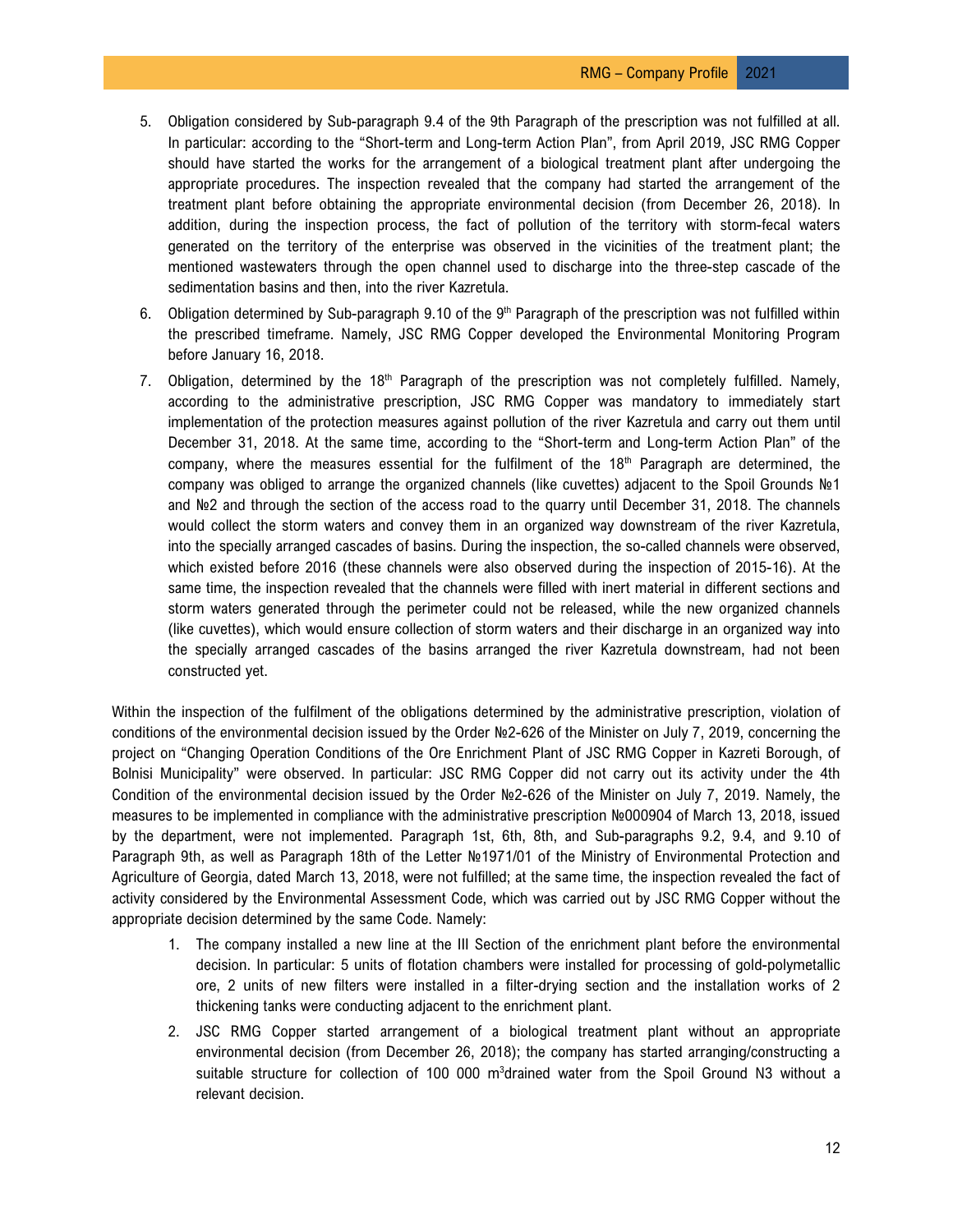The inspection also revealed the fact of violation of the requirement of the Waste Management Code by JSC RMG Copper. Namely:

- 1. The inspection revealed that based on the Resolution №144 of the GoG, JSCRMG Copper has not registered its activities in the waste management electronic system for collection/transportation of wastes, however, it was established that the company carried out transportation of hazardous wastes (outdated batteries) to transfer them to Akas Georgia Ltd. In addition, the company carries out transportation of plastic wastes to transfer them to L.M.Y Ltd;
- 2. The inspection revealed that the company placed hazardous wastes on the registered facility designated for the temporary disposal of hazardous wastes, however, the mentioned hazardous wastes are given in none of the applications for registration of activities recorded in the waste management electronic system. Namely, wastes with the codes - 170505\* (dredging spoil containing hazardous substances) and 161105\* (linings and refractories from non-metallurgical processes containing hazardous substances); Notwithstanding the foregoing, the company has not applied to the Ministry for a change in registration.
- 3. In some production sites in the enterprise owned by JSC RMG Copper, a fact of mixing of hazardous and non-hazardous wastes was observed.
- 4. Wastes generated during the operation of the JSC RMG Copper's enterprise (rubber containing scrap and soil-clogged pipes, as well as non-ferrous metal waste – scrap) are not transferred to a properly registered organization in compliance with the law. In particular, it was established that Obomotori Ltd has not registered its activities on the wastes collection/transportation in the waste management electronic system under the Resolution №144 of the Government of Georgia. It was also revealed that Krial Ltd, which removes the paper waste generated by JSC RMG Copper, has not also registered its activity on the wastes collection/transportation in the waste management electronic system.

According to the Ministry, "for the above-mentioned violations, a relevant authorized person of the Department drew up the protocols of administrative offenses, which together with the inspection materials, were transferred to Bolnisi District Court for consideration. Bolnisi District Court, by the Decree №4/a-152-19 of February 10, 2020, found JSC RMG Copper offender under the 3<sup>rd</sup> Paragraph of Article 40 of the Waste Management Code, as well as for the action considered by the first paragraph of Article 79 of the Administrative Offences Code of Georgia and was imposed the fine – Gel 8000. The mentioned Decree has entered into force.

At the same time, the Court, by the Decree №4/a-154-19 of March 20, 2020, found JSC RMG Copper an administrative offender in the action considered by the first paragraph of Article  $79<sup>2</sup>$  and the first paragraph of Article 798 of the Administrative Offences Code of Georgia and imposed the fine – Gel 15 000. JSC RMG Copper appealed against this Decree to the Tbilisi Court of Appeals. By the Decree №4-a-162-20 of June 19, 2020, of the Court of Appeals, the claim of JSC RMG Copper was satisfied and the case was returned to the first instance for reconsideration. The case is currently under consideration.

As for the inspections carried out during 2020, according to the Ministry, "on July 31, 2020, the authorized persons of the Department took the wastewater samples in Bolnisi municipality, adjacent to the enterprise of JSC RMG Copper. In particular, at the meeting point of water coming from the Spoil Ground N4 of JSC RMG Copper and Poladauri River, as well as at the monitoring point of the Spoil Ground N4 of JSC RMG Copper. The inspection act №005593 was drawn up on-site. By the Letter №DES72000044863 of August 4, 2020, water samples were sent to the LEPL National Environmental Agency for further lab analysis.

Based on the test protocols №101-2020 and №101a-2020 of the Agency, the concentration of pollutants discharged in the surface water body - in Poladauri River together with wastewaters by the company exceeded the maximum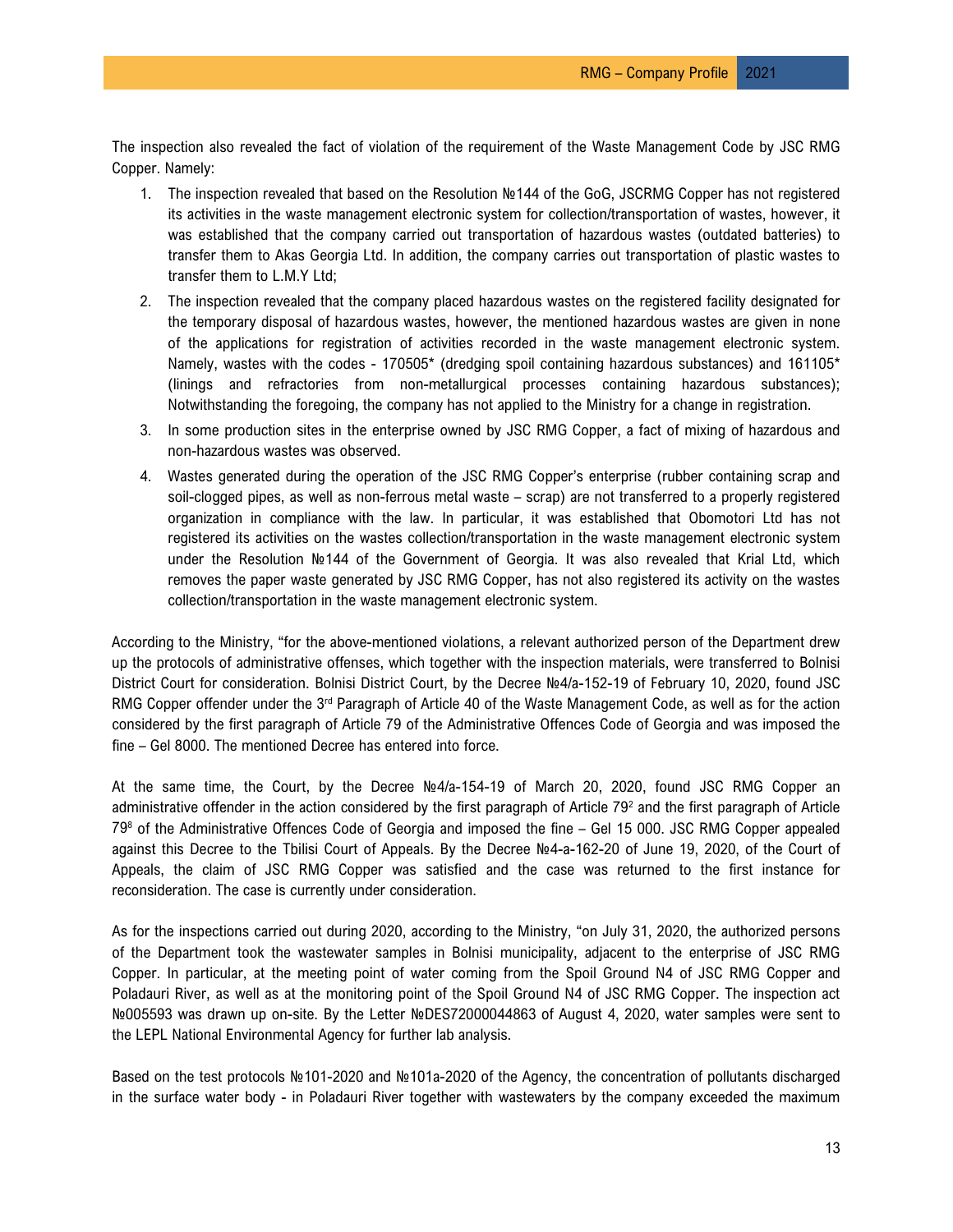permissible norms. Therefore, on September 17, 2020, an authorized person of the Department drew up a protocol №059355 of the administrative offense against JSC RMG Copper for the offense considered by the first paragraph of Article 798 of the Administrative Offences Code of Georgia. By the Letter №DES92000054198, on September 29, 2020, this protocol was sent to Bolnisi District Court along with the case materials. As of today, the case is under consideration."

Also, according to the Ministry, "from November 9, 2020, to December 4, 2020, it was planned a scheduled inspection of the condition of the obligations established by the environmental decision approved by the Order №2- 71, dated January 23, 2019, of the Minister of Environmental Protection and Agriculture of Georgia and the norms established by the applicable environmental legislation for operation of "Sakdrisi" heap leaching production site of RMG Gold LLC and changing of the operation conditions – broadening of the sites (processing of minerals). However, due to the spread of the coronavirus in the company, running of a time limit of the Order №DES82000000321 of November 5, 2020, was suspended by the Order №DES12000000324 of the Head of the Department.

The documentation provided by the Ministry is accompanied by the "Cases of particularly high exceedances over the norm observed during the planned monitoring of surface waters" by the National Environmental Agency in June and July of 2020:

| Ingredient       | <b>Points</b>     | <b>Obtained result</b>                | <b>Maximum</b><br><b>Permissible</b><br><b>Concentration (MPC)</b> | <b>June 2020</b><br>(exceedance over the<br>norm) |
|------------------|-------------------|---------------------------------------|--------------------------------------------------------------------|---------------------------------------------------|
| Cadmium          | Kazretula-Kazreti | $0,0182$ mg/l                         | $0.001$ mg/l                                                       | <b>18 MPC</b>                                     |
| <b>Manganese</b> | Kazretula-Kazreti | 1,4442 mg/l                           | $0.1$ mg/l                                                         | 14,2 MPC                                          |
|                  |                   |                                       |                                                                    |                                                   |
| Ingredient       | <b>Point</b>      | <b>July 2020</b><br><b>Exceedance</b> | Maximum<br><b>Permissible</b><br><b>Concentration (MPC)</b>        | July 2020<br>(Maximum value)                      |
| <b>Cadmium</b>   | Kazretula-Kazreti | 12,3 MPC (0,0123 mg/l)                | $0.001$ mg/l                                                       | 12,3 MPC (0,0123 mg/l)                            |
| <b>Manganese</b> | Kazretula-Kazreti | 10,6 MPC (1.0693 mg/l)                | $0.1$ mg/                                                          | 10,6 MPC (1.0693 mg/l)                            |

At this stage, we do not have any information on the alarmingly high rates of water contamination, measures taken by the Ministry, and pollution rates of the other periods.

# **WORKING GROUP AT ENVIRONMENTAL PROTECTION AND NATURAL RESOURCES COMMITTEE**

On June 13, 2018, by the order of Kakhaber Kuchava – currently, as the Chairman of the Environmental Protection and Natural Resources Committee of the Parliament of Georgia, "a working group was established to study the damage to the environment by the companies RMG Gold and RMG Copper during the mining-extraction works". On June 15, 2018, based on a conclusion of the working group, the Chairman of the Committee appealed to the Ministers of the Environmental Protection and agriculture and the Economy and Sustainable Development. The appeal states that the Environmental Protection and Natural Resources Committee considers it expedient that:

1. Continuation of ore processing with existing methodology and practice and starting new works on other deposits will increase the pollution level and area in the Kvemo Kartli region. Accordingly, the LEPL National Agency of Mines of the Ministry of Economy should not allow the company to start processing a new deposit on the territory of Bneli Khevi until we see the will of the company and real actions to improve the existing situation. The Companies – RMG Gold and RMG Copper must implement the Action Plan set by the Ministry of Environmental Protection and Agriculture of Georgia.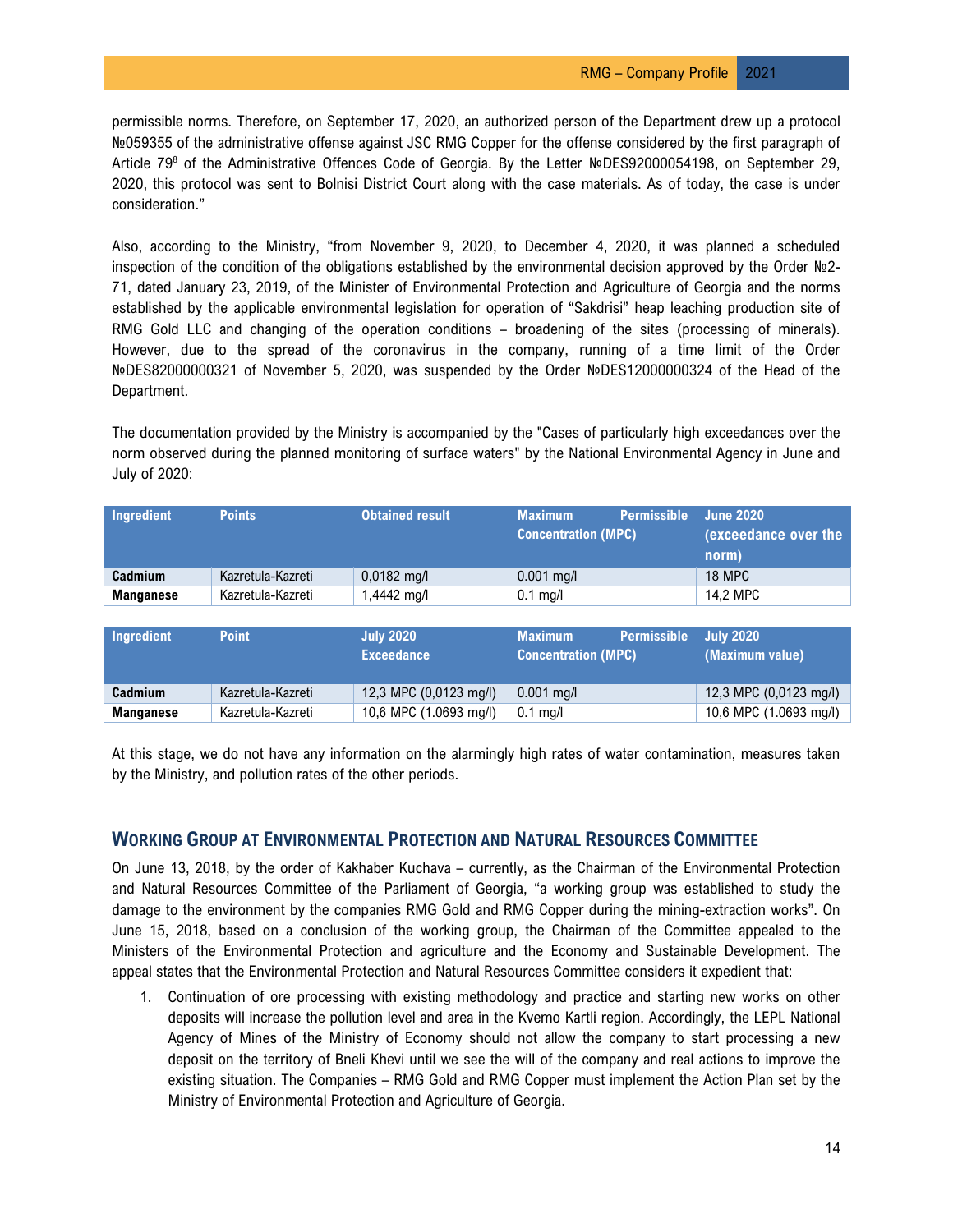- 2. Ministry of Environmental Protection and Agriculture of Georgia should provide coordination with the National Centre for Disease Control and Public Health to conduct epidemiological studies of the population in the Bolnisi district.
- 3. LEPL National Environmental Agency should carry out seismic studies of the stability of the old (historical) tailing ponds locating on the territory of RMG Gold and RMG Copper".

In response to the appeal, the Ministry of Environmental Protection and Agriculture of Georgia informed the committee that 1. "the Ministry of Environmental Protection and Agriculture is unable to discuss the suspension of the license in frames of its competence"; 2. LEPL National Environmental Agency expressed its readiness to monitor environmental pollution in cooperation with the National Center for Disease Control and Public Health; 3. As for the seismic studies, according to the Minister, this is also "beyond the competence of the LGPL National Environmental Agency".

The Ministry of Economy and Sustainable Development of Georgia did not respond to the appeal of the Chairman of the Committee.

By the letter of August 2, 2018, LEPL L. Sakvarelidze National Center for Disease Control and Public Health also expressed its readiness "to engage within its competence and conduct epidemiological studies of the population in Bolnisi district together with the LEPL National Environmental Agency, to assess the harmful effects of the environment on human health".

Unfortunately, most of the documents related to the activities of the working group are no longer available on the Parliament's website (links no longer work), but "the Monitoring Report of 2018-2019 of the Working Group Studying [of the Environment Pollution in Kvemo Kartli region"](http://www.parliament.ge/uploads/other/134/134783.pdf) is available.

On March 23, 2020, at the initiative of Maia Bitadze – a new Chairperson of the Environmental Protection and Natural Resources Committee of the Parliament of Georgia, an offsite meeting of the Working Group on Environmental Pollution in Kvemo Kartli Region was held with the representatives of RMG Copper JSC and RMG Gold LLC.

Based on the information published on the website of the Parliament of Georgia, "in frames of the visit, the Chairperson of the Committee, the First Deputy Chairperson, a member of the Committee – Aleksandre Dalakishvili and members of the working group inspected the production areas RMG Gold and RMG Copper on the spot and got acquainted with the current production processes in detail. As well as the works carried out in recent years. They visited the reclamation and water catchment facilities, got acquainted with the work carried out to prevent air pollution and dust generation, which in their opinion is a step forward to improve the environmental and ecological situation".

"The results achieved in the region as a result of the joint work of the Working Group, RMG, and the Georgian Government are tangible. There are actual changes concerning the production cycle and the improvement of the production process. Large-scale reclamation works have started in the area. Significant measures have been taken to prevent water pollution as well as air pollution. However, issues remain that still need to be addressed. The Committee hails the fact that as a result of the joint work and diligence of the company and the Group, the standards set by the company in terms of environmental management will be further raised and strengthened, and this is very important, both for maintaining the ecological balance on the ground and for the safety of important cultural heritage sites in the region ", - Maia Bitadze, Chairperson of the Environmental Protection and Natural Resources Committee stated.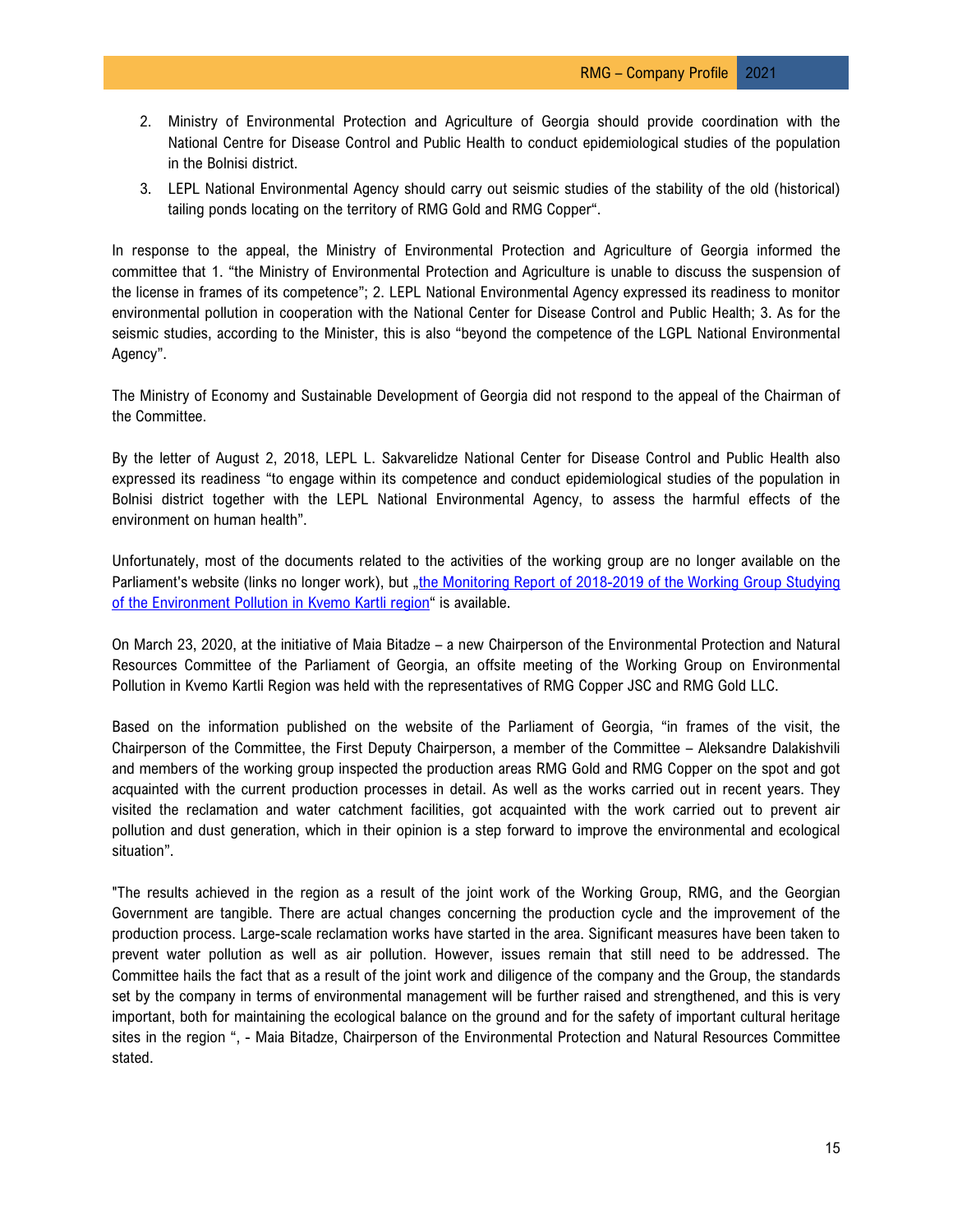According to Nino Burchuladze, a member of the working group and a representative of the Sakdrisi Committee, despite the pandemic in the region, the company was able to fulfil most of the commitments imposed by the Ministry of Environment and Agriculture of Georgia.

According to Nikoloz Tsikaridze, a member of the Green Policy Public Platform, significant progress has been made in the company's work in meeting environmental commitments, although many measures have not yet been completed, they are in the process of being implemented and the working group will constantly monitor their progress.

According to Aleksandre Devidze - Deputy Director for Environmental Protection at RMG, the companies in the group are successfully implementing environmental measures. "implementation of 97 measures were determined for RMG Gold and RMG Copper in this direction, 95 of them have been already implemented, and by this time, Gel 26 million have been already spent for the environmental measures. The work in this direction continues and we will pursue further work with the Environmental Protection and Natural Resources Committee and its Working Group in this format"[19](#page-16-0).

These assessments of the company's progress are difficult to reconcile with the (above) information provided by the Ministry of Environmental Protection and Agriculture of Georgia. However, the new Chairperson of the Environmental Protection and Natural Resources Committee assured us that the Working Group set up in the Parliament of the previous convocation, which continues to work within the Parliament of the X convocation by the decision of the Committee on Environmental Protection and Natural Resources, systematically monitors the activities of mining companies to fulfil their environmental obligations.

#### **ACCESS TO INFORMATION ON THE ENVIRONMENTAL IMPACT**

Nothing has changed within a year in terms of accessibility to information on the environmental impact of the enterprises.

Company's [website](https://www.richmetalsgroup.com/) still does not provide information on the state of the environment, damage to the environment caused by the activity of the enterprises and the planned and/or ongoing measures for mitigation, as well as information on threats to the natural and social environment expected from their activity and the past and/or future measures to prevent these threats. However, it should be noted that compared to the previous year, the website of the company has undergone significant changes. A section "Public Information" has appeared on the website. It is still unknown what type of information is planned to be posted in this section, as the website is running in the test mode and this section is not active either. Also, different information was placed under the heading - "Environmental Protection". In particular, the following is noted:

"RMG management team attaches a particular attention to the observance of local and international standards in the field of environmental protection during mining and mineral processing".

Based on the prescription of the Ministry of Environmental Protection and Agriculture of Georgia, the Ministry controls the implementation of environmental projects and measures within a specified period by RMG. In addition, the implementation of environmental projects is monitored by the Working Group on Environmental pollution in Kvemo Kartli Region at the Environmental Protection and Natural Resources Committee of the Parliament of Georgia (Organization "Green Policy Public and Scientific-Research Platforms" and "Sakdrisi Committee for Cultural Heritage").

<span id="page-16-0"></span><sup>1</sup>[9Offsite Meeting of Working Group at Environmental Protection and Natural Resources Committee in Kvemo Kartli, M](http://www.parliament.ge/ge/saparlamento-saqmianoba/komitetebi/garemos-dacvisa-da-bunebrivi-resursebis-komiteti/gonisdziebebi/gonisdziebebi1/axali-ambebi-garemo/fi000045.page.htm)arch 23, 2021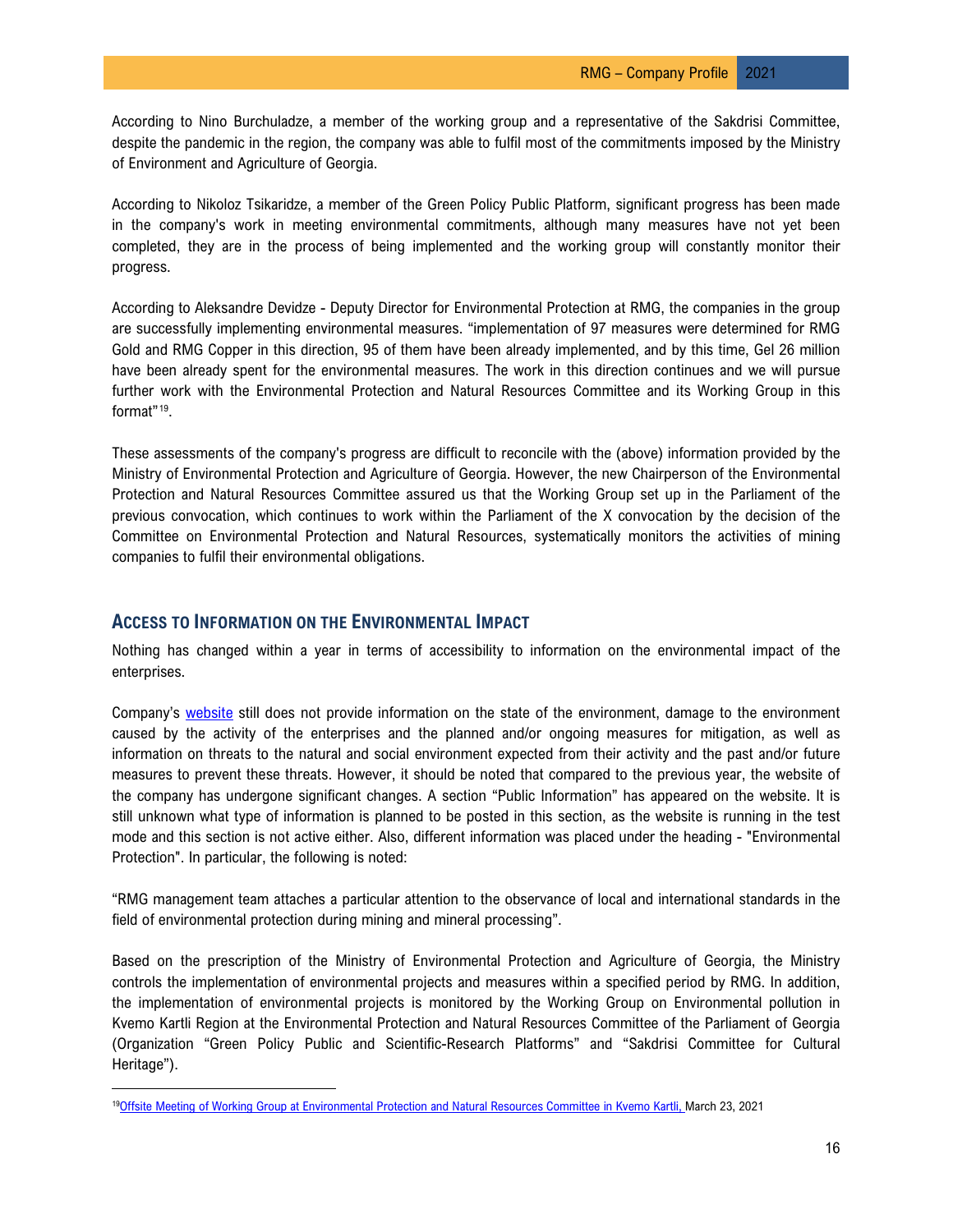RMG creates the safest working environment for its staff, contractors, and the local population. The company operates with minimal impact on the environment and safety in the field of mining.

The company annually continues environmental programs, introduces new, modern environmental technologies, and has the best results among the mining companies in Georgia in this direction.

The RMG management team always adheres to the principles of the environmental policy in achieving of the set goals and implementing of measures and requires the support from each employee in this process".

Here is a list of actions (it is unknown planned or ongoing) concerning the various environmental components:

..Air

- Permanent watering of the motor and inner quarry roads;
- Operation with air-dust collection systems in confined spaces;
- Operation with water sprayer systems in open spaces;
- Systematic lab analysis of ambient air.

#### **Water**

- Management of industrial waters to protect the river water from pollution;
- Treatment of storm and wastewaters through a chemical treatment plant;
- Operation of drainage, sedimentation, and emergency reservoirs;
- Treatment of the sanitary-domestic wastewaters through a biological treatment plant;
- Permanent lab analysis of water.

#### Soil

- Arrangement of a nursery to restore the landscape;
- Gradual Reclamation of open quarries and spoil grounds in compliance with the international standards;
- Hazardous waste management.

#### Biodiversity

- Observation on tree species and observation/research of inhabiting specimens adjacent to the enterprise under the monitoring program;
- Development-implementation of additional mitigation or/and compensation measures based on the monitoring results;
- Submit a biodiversity monitoring report to the Ministry of Environmental Protection and Agriculture of Georgia annually.

Waste Management

- Waste management is carried out in compliance with the Waste Management Plan approved by the Ministry of Environmental Protection and Agriculture of Georgia;
- Wastes are collected separately, in properly designated containers;
- Temporary disposal sites of wastes are arranged in compliance with the legislation;
- Properly licensed contractor companies provide the waste removal from the territory and processing;
- Personnel responsible for waste management is designated in the company and they are provided with special clothing and personal protective equipment;
- Wastes are re-used as far as possible.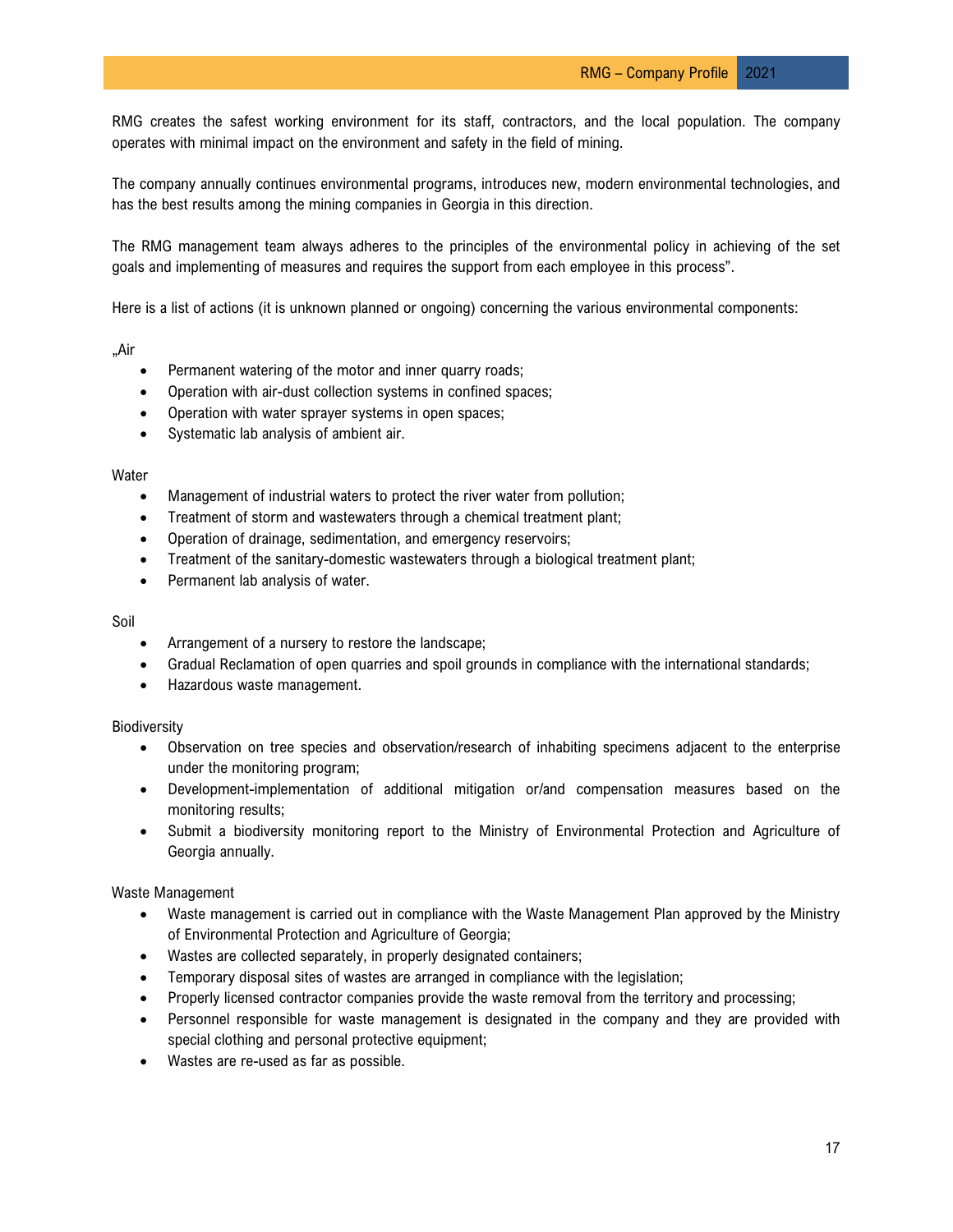In the same section, a [video](https://youtu.be/jJseyOCTzsc) entitled "Return of Sander to Georgia" is published. The video shows that the Minister of the Environmental Protection and Agriculture of Georgia congratulating the society on "returning of extinct species in Mashavera River".

According to the text posted there, "since 2018, RMG has carried out several projects within the framework of the environmental program. Returning of Sander fish in Georgia is the most significant and successful project.

As a result of cooperation between RMG and the magazine "Wildlife", one of the prominent representatives of the ichthyofauna – Sander (Lucioperca – Percidae family) was returned to the rivers and lakes of Georgia. Since the beginning of 2019, several scientists, an international fund, or foreign experts have been working on this project, which ultimately made it possible to set the first precedent for the legal transfer of live fish from Azerbaijan to Georgia.

Initially, several thousands of Sander fries were handed over to the Agency of Wildlife of Georgia for the Georgian and Azerbaijani ichthyologists to observe and share their experience.

In the second stage of the project, for the long-term success of the reintroduction of Sander, additionally, the socalled "nursery group" was brought to Georgia, which allows millions of fries to be released in the rivers of Georgia every year. The imported "nursery group" was released in several lakes. In summer and autumn of 2020, hundreds of thousands of Sander fries were released on trial in the rivers of eastern Georgia, including in Kvemo Kartli region". "News" on the release of Sander in Mashavera River was published on the website of the Ministry of Environmental Protection and Agriculture of Georgia<sup>[20](#page-18-0)</sup>. According to the Ministry, "the fish species Sander, which have not been found in Georgian rivers for decades, was released in the river Mashavera. The Minister of Environmental Protection and Agriculture, Levan Davitashvili attended the fish releasing event.

According to the Minister, the Ministry is actively working to return endangered or extinct species to the environment and to restore them, along with the Agency of Wildlife of the Ministry.

"We symbolically started returning of the species of fish ''Sander'' into the river and we started this process from river Mashavera. The river Mashavera was so polluted, that no living organism has been found in it over the years. The Ministry has taken a very strict approach while imposing certain obligations to the company RMG, which ultimately enabled us to eliminate the major critical sources of water pollution. This process was carried out with the involvement of civil activists and close cooperation with the company" Levan Davitashvili said.

Under the frame of environmental liability, the company RMG, along with the magazine "Wildlife" is implementing a project, aiming to return the species of fish Sander to ichthyofauna, into the rivers and lakes of Georgia.

The reintroduction of fish Sander is carried out through the support of the World Wide Fund for Nature (WWF) and "Development and the Environment''. Moreover, up to 1000 small-sized fish, Sander was imported from Azerbaijan. For the first time, the fish Sander was propagated by the Wildlife Agency included in the Ministry of Environmental Protection and Agriculture and with the help of Georgian ichthyologists.

It is noteworthy that after sharing this news on the Facebook page of the Ministry, a Director of the Caucasus Office of the World Wide Fund for Nature [denied](https://www.facebook.com/nugzar.zazanashvili/posts/10158648765944939) any connection with the release of Sander in Mashavera River; the

<span id="page-18-0"></span><sup>&</sup>lt;sup>20</sup> Under the frame of the Environemntal Liability, the Company RMG is implementing a project, aiming to return the species of fish Sander to [ichthyofauna "](https://mepa.gov.ge/Ge/News/Details/19032), July 22, 2020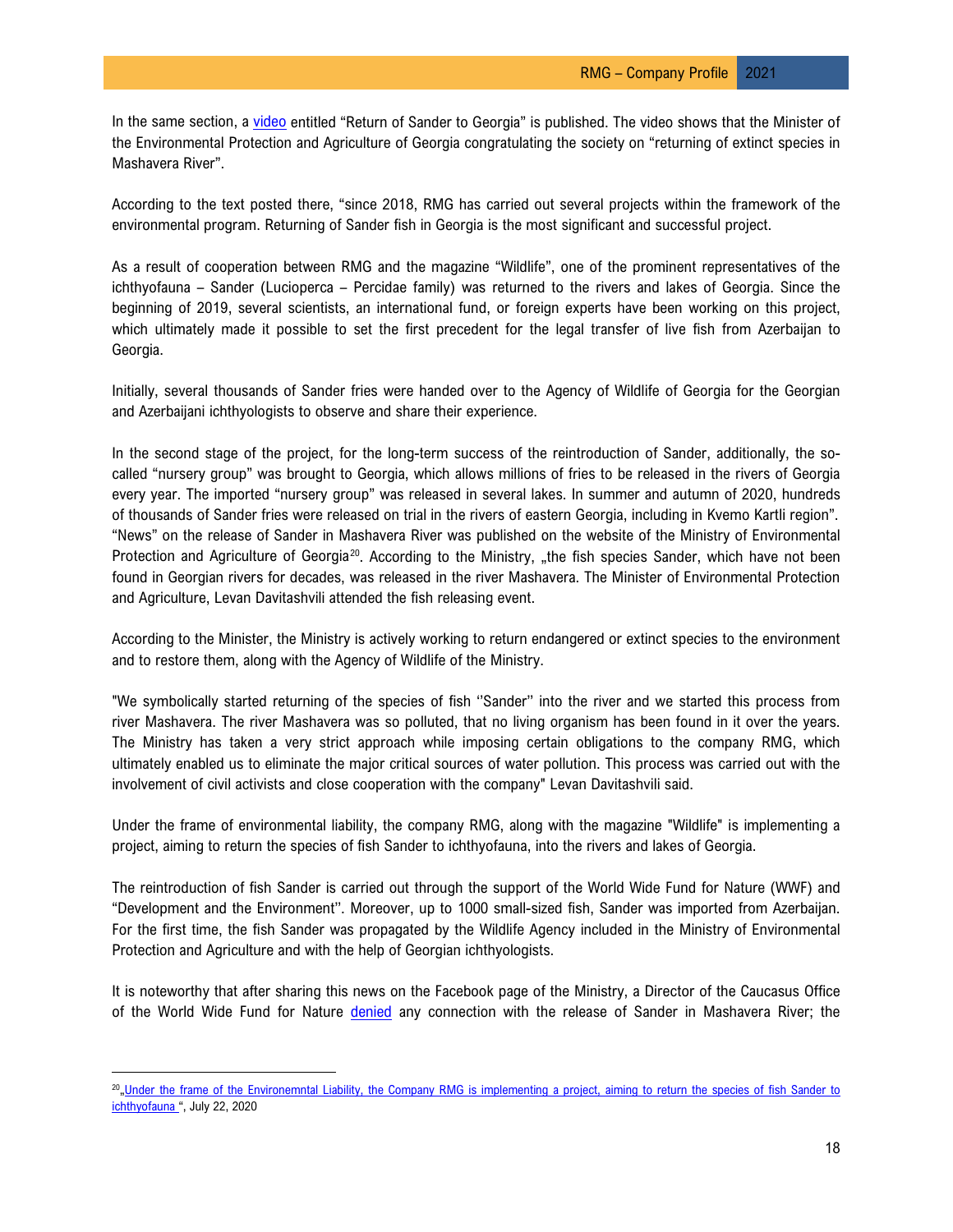[statement](https://www.facebook.com/WWFGeorgia/posts/3188738127815345/) was also published on the Facebook page of the organization<sup>21</sup>, however, the information published on the Ministry's website and in several media outlets still confirms the organization's participation in the process.

The release of Sander in the Mashavera River was negatively assessed by the specialists, as there is no scientific historical evidence that this species inhabited the river Mashavera. Consequently, the action of the Ministry and the company RMG, which was presented to the public as a measure focused on the protection of nature (conservation of biodiversity), is the invasion of alien species, the same introduction or introduction of alien species for the fauna and release it into the wild. Globally, alien species are one of the most important threats to biodiversity. According to Article 23 of the Law of Georgia on Wildlife, "Arbitrary relocation of wild animals by physical and legal entities to new habitats and the introduction of alien species into the wildlife of Georgia is prohibited"

According to the map of the RMG test website, the page should also include the section: "Environmental Policy", "Monitoring", "Mitigation Measures", "EIA".

It should be noted that from January 1, 2018, after enactment of the Environmental Assessment Code, the Ministry of Environmental Protection and Agriculture is mandatory to publish the further analysis of the activity, which includes the following:

- a) Monitoring of conditions and mitigation measures;
- b) Analysis of impact on the environment due to the activity;
- c) Assessment changes in environmental characteristics considered by the EIA report.

This obligation is not fulfilled even at the end of the second year after the enactment of the Code - neither to the RMG companies nor any other enterprises. Information on the fulfilment of the conditions can be obtained only upon request of public information.

# **MINING LICENSES**

Mining licenses for companies within RMG Group - extract from the Mining Licence Register provided by the National Agency of Mines<sup>[22](#page-19-1)</sup>.

| License   | Name of the facility                                                                                                                           | License                  | Term of                                                                                              | Resource volume                      | Area      | <b>Transfer</b>                                                                                                                                                                                                  |
|-----------|------------------------------------------------------------------------------------------------------------------------------------------------|--------------------------|------------------------------------------------------------------------------------------------------|--------------------------------------|-----------|------------------------------------------------------------------------------------------------------------------------------------------------------------------------------------------------------------------|
| <b>No</b> |                                                                                                                                                | holder                   | registration and<br>validity                                                                         |                                      |           |                                                                                                                                                                                                                  |
| 10        | Geological exploration<br>and further extraction of<br>known ore minerals of<br>Bolnisi Group (Bolnisi,<br>Dmanisi, and Marneuli<br>districts) | <b>LLC RMG</b><br>Gold   | 07.04.1994<br>30.12.1996<br>20 years<br>Term<br>extended<br>01.01.15<br>Term<br>extended<br>01.01.20 |                                      | 9.0 ha    | Trans-Georgian<br>Resources Ltd was<br>transferred<br>Order #1-1/291<br>11.02.09 License issued<br>to Quartzite LLC was<br>transferred<br>Order #13/544 30.10.12<br>Order #245 07.04.14<br>Order #478/b 31.12.14 |
| 11        | Integrated processing of<br>Madneuli gold-copper-                                                                                              | <b>JSC RMG</b><br>Copper | 12.04.94<br>23.07.97                                                                                 | 1) Copper ore-<br>5070000 (Cu-0.35%, | 421.45 ha | Amendment to Order<br>#13/15, 14.05.12.                                                                                                                                                                          |

<span id="page-19-0"></span> $21$ <sub>n</sub>Published information about the participation of the World Wide Fund for Nature (WWF) in the project of RMG on "Returning of Sander in Georgia" are not true. The World Wide Fund for Nature does not cooperate with any of the mining companies, including RMG".

<span id="page-19-1"></span> $^{22}$ Mining Licence Register as of February 9, 2021. The document is available only upon request in the National Agency of Mines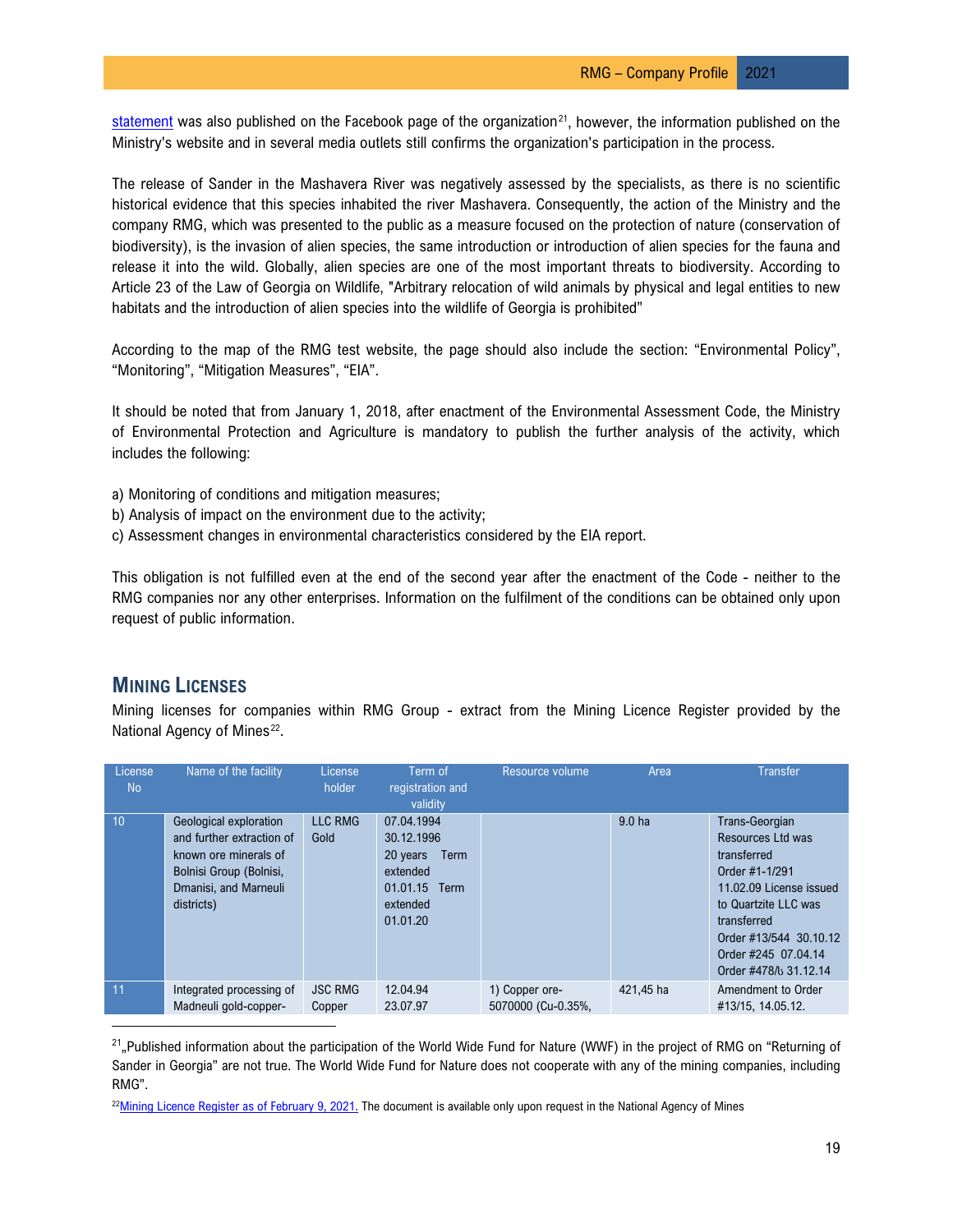| License<br><b>No</b> | Name of the facility                                                                                                                                                                   | License<br>holder                            | Term of<br>registration and<br>validity                         | Resource volume                                                                                                        | Area                                              | <b>Transfer</b>                                                                                                                                                                                                                                                                                                                        |
|----------------------|----------------------------------------------------------------------------------------------------------------------------------------------------------------------------------------|----------------------------------------------|-----------------------------------------------------------------|------------------------------------------------------------------------------------------------------------------------|---------------------------------------------------|----------------------------------------------------------------------------------------------------------------------------------------------------------------------------------------------------------------------------------------------------------------------------------------------------------------------------------------|
|                      | barite-polymetallic<br>deposit in Bolnisi district                                                                                                                                     |                                              | 20 years                                                        | Au-0.41 g/t, Ag-1.68<br>g/t)<br>2) Gold containing<br>secondary quartzite-<br>2713200 (Au-1.02 g to<br>t, Ag-5.15 g/t) |                                                   | The license issued to<br><b>JSC Madneuli has been</b><br>transferred<br>Order #13/546, 30.10.12                                                                                                                                                                                                                                        |
| 1000874              | <b>Exploration and</b><br>extraction of minerals<br>(non-ferrous, noble,<br>rare metals and barite)<br>in Bolnisi municipality                                                         | <b>JSC RMG</b><br>Copper                     | 30.10.12<br>12.04.14                                            |                                                                                                                        | 26.28 ha                                          | License #1000281<br>issued to JSC Madneuli<br>was transferred                                                                                                                                                                                                                                                                          |
| 1002122              | Exploration and<br>extraction of minerals<br>(non-ferrous, noble,<br>rare metals, and barite)<br>in Bolnisi and Dmanisi<br>municipalities                                              | LLC<br><b>RMG Gold</b>                       | 25.11.14<br>02.01.42<br>License became<br>effective<br>01.01.15 |                                                                                                                        | 193.76 ha                                         | Part of license<br>#1000577 transferred<br>by Mining Investments<br><b>LLC</b><br>Amendment to license<br>#1001028<br>Amendment to license<br>#1001539 issued to<br>Mining Investments<br><b>Gold LLC</b><br>(merger)                                                                                                                  |
| 1003161              | <b>Exploration and</b><br>extraction of minerals<br>(non-ferrous, noble,<br>rare metals, and barite)<br>in Bolnisi, Marneuli,<br>Dmanisi, Tsalka, and<br>Tetritskaro<br>municipalities | <b>JSC</b><br>Georgian<br>Copper<br>and Gold | 04.12.15<br>13.10.41                                            | <b>Exploration period 72</b><br>months (1 year, 10<br>months, 8 days)                                                  | 86 107.669 ha                                     | Amendment to<br>Order #414, 23.10.13<br>(exploration period<br>extended)<br>Order #1784/10.11.15<br>Part of license<br>#1000226 was<br>transferred by Caucasus<br>Mining Group LLC                                                                                                                                                     |
| 1004034              | Extraction of minerals of<br>Bektakari gold-<br>polymetallic deposit in<br><b>Bolnisi municipality</b>                                                                                 | <b>LLC RMG</b><br>Auramine                   | 19.10.16<br>13.10.41                                            | Bektakari deposit: gold<br>- 11987.87kg, silver -<br>108712 kg, lead -<br>27448 tons, zinc -<br>57528 tons             | Mining -<br>345,7939 ha<br>land - 309,849<br>ha   | Amendment to Order<br>#414 23.10.13<br>Amendment to Order<br>#1784/10.11.15<br>(exploration period<br>extended)<br>Part of license<br>#1000226 transferred to<br><b>JSC Georgian Copper</b><br>and Gold<br>Amendment to License<br>#1003160 (extraction)<br>Part of license<br>#1003998 transferred<br>by Caucasus Mining<br>Group LLC |
| 1004600              | <b>Extraction of minerals</b><br>from BneliKhevi gold-<br>polymetallic deposit in<br>Tetritskaro municipality                                                                          | <b>LLC</b><br>Georgian<br>Gold<br>Company    | 31.05.17<br>13.10.41                                            | North-east pit of<br>deposit - gold 1635.07<br>kg,<br>silver<br>- 8503.79 kg                                           | Mining -<br>239.4021 ha,<br>land - 504.6677<br>ha | Amendment to Order#<br>414 23.10.13.<br>Amendment to Order<br>#1784/10.11.15<br>(exploration period<br>extended)                                                                                                                                                                                                                       |

Part of license #1000226 transferred to JSC Georgian Copper &

Gold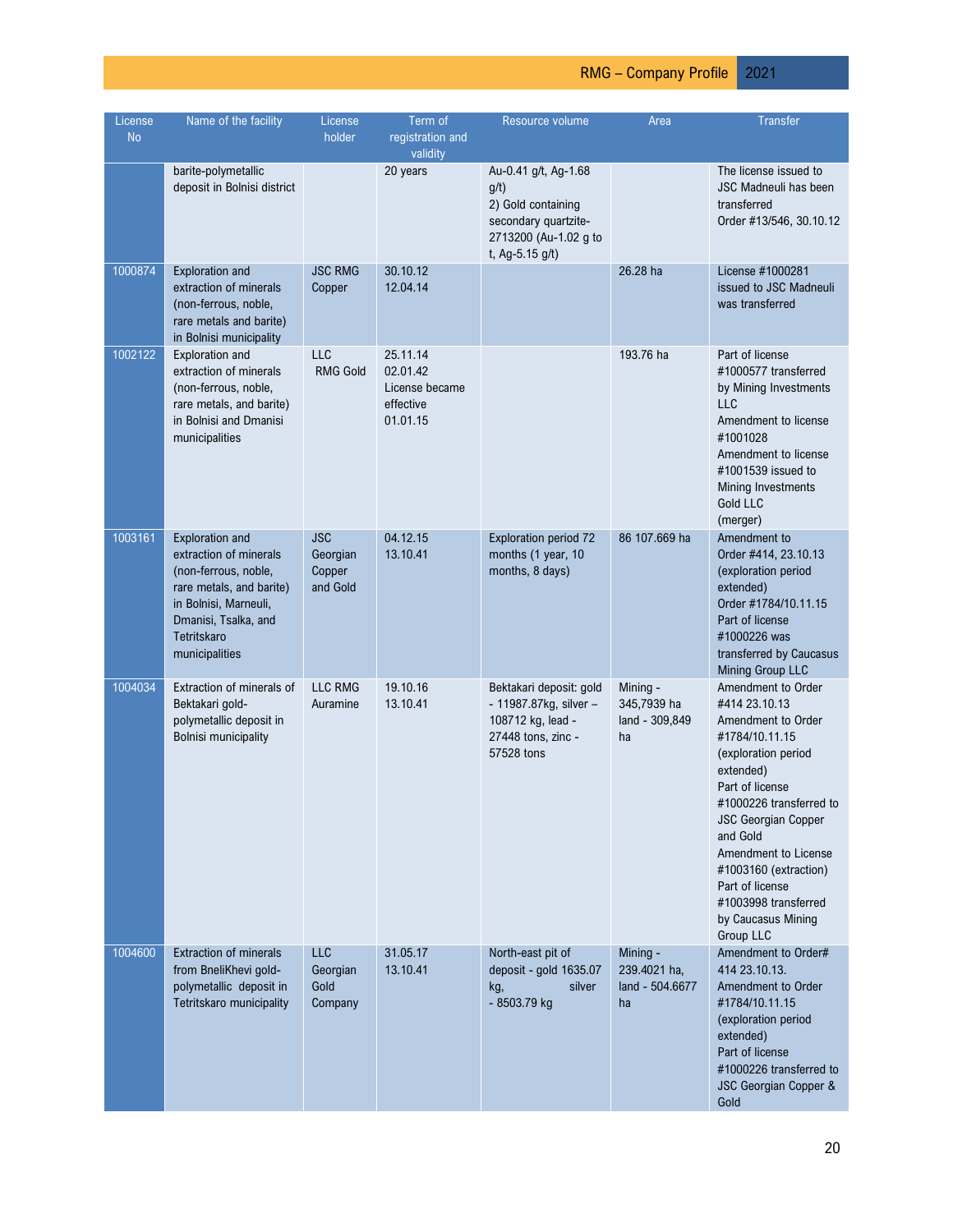| ofile |  |
|-------|--|
|       |  |
|       |  |

| License<br><b>No</b> | Name of the facility                                                                                                                                                                   | License<br>holder               | Term of<br>registration and<br>validity | Resource volume                                                                                                                                                         | Area           | <b>Transfer</b>                                                                                                                                                                                                                                                                                                                                                                                                                                                                                                                                  |
|----------------------|----------------------------------------------------------------------------------------------------------------------------------------------------------------------------------------|---------------------------------|-----------------------------------------|-------------------------------------------------------------------------------------------------------------------------------------------------------------------------|----------------|--------------------------------------------------------------------------------------------------------------------------------------------------------------------------------------------------------------------------------------------------------------------------------------------------------------------------------------------------------------------------------------------------------------------------------------------------------------------------------------------------------------------------------------------------|
| 1005299              | <b>Extraction of Didi</b>                                                                                                                                                              | <b>LLC RMG</b>                  | 07.03.18                                | minimum 90000 t/year                                                                                                                                                    | 10.0 ha        | Amendment to license<br>#1003160 (extraction)<br>Part of license<br>#1003998 transferred to<br><b>RMG Auramine LLC</b><br>Amendment to license<br>#1004035 (stocks<br>approved)<br>Part of license<br>#1004318 transferred<br>by Caucasus Mining<br><b>Group LLC</b><br>Mining license #0673                                                                                                                                                                                                                                                     |
|                      | Dmanisi secondary<br>quartzite in Dmanisi<br>municipality                                                                                                                              | Gold                            | 21.12.25                                |                                                                                                                                                                         |                | fully transferred by<br><b>Construction Materials</b><br><b>LLC</b>                                                                                                                                                                                                                                                                                                                                                                                                                                                                              |
| 1005314              | <b>Exploration and</b><br>extraction of minerals<br>(non-ferrous, noble,<br>rare metals, and barite)<br>in Bolnisi, Marneuli,<br>Dmanisi, Tsalka, and<br>Tetritskaro<br>municipalities | Caucasus<br>Mining<br>Group LLC | 14.03.18<br>13.10.41                    | David-Gareji gold-<br>barite-polymetallic<br>ore: silver -108.93 t<br>(108930 kg), barite -<br>895191.59 t,<br>exploration period on<br>other districts - 120<br>months | 100865.4594 ha | Amendment, Order<br>#414 23.10.13<br>Amendment (exploration<br>period extended), Order<br>#1784 /10.11.15<br>Part of License<br>#1000226 transferred to<br>JSC Georgian Copper &<br>Gold<br>Amendment to license<br>#1003160 (extraction)<br>Part of license<br>#1003998<br>(stocks approved)<br>transferred to RMG<br>Auramine LLC<br>Amendment to license<br>#1004035 (stocks<br>approved)<br>Part of license<br>#1004318 transferred to<br>Georgian Gold Company<br>Ltd<br>Amendment to license<br>#1004601 (exploration<br>period extended)- |
| 1005456              | Exploration and<br>extraction of minerals<br>(non-ferrous, noble,<br>rare metals, and barite)<br>in Bolnisi municipality                                                               | <b>JSC RMG</b><br>Copper        | 10.05.18<br>16.04.41                    | Gold - 1804.6912 kg;<br>silver-64 900.344 kg;<br>copper -26815.06 t;<br>gold - 1691.16kg                                                                                | 1035.5 ha      | Part of license<br>#1000577 transferred<br>by Mining Investments<br>LLC to JSC RMG Copper<br>until July 12, 2014<br>Amendment to license<br>#1001030 issued to<br>Mining Investments<br>Copper Ltd Amendment<br>to license #1002121<br>(stocks approved)<br>Amendment to license<br>#1004727 (stocks<br>approved)                                                                                                                                                                                                                                |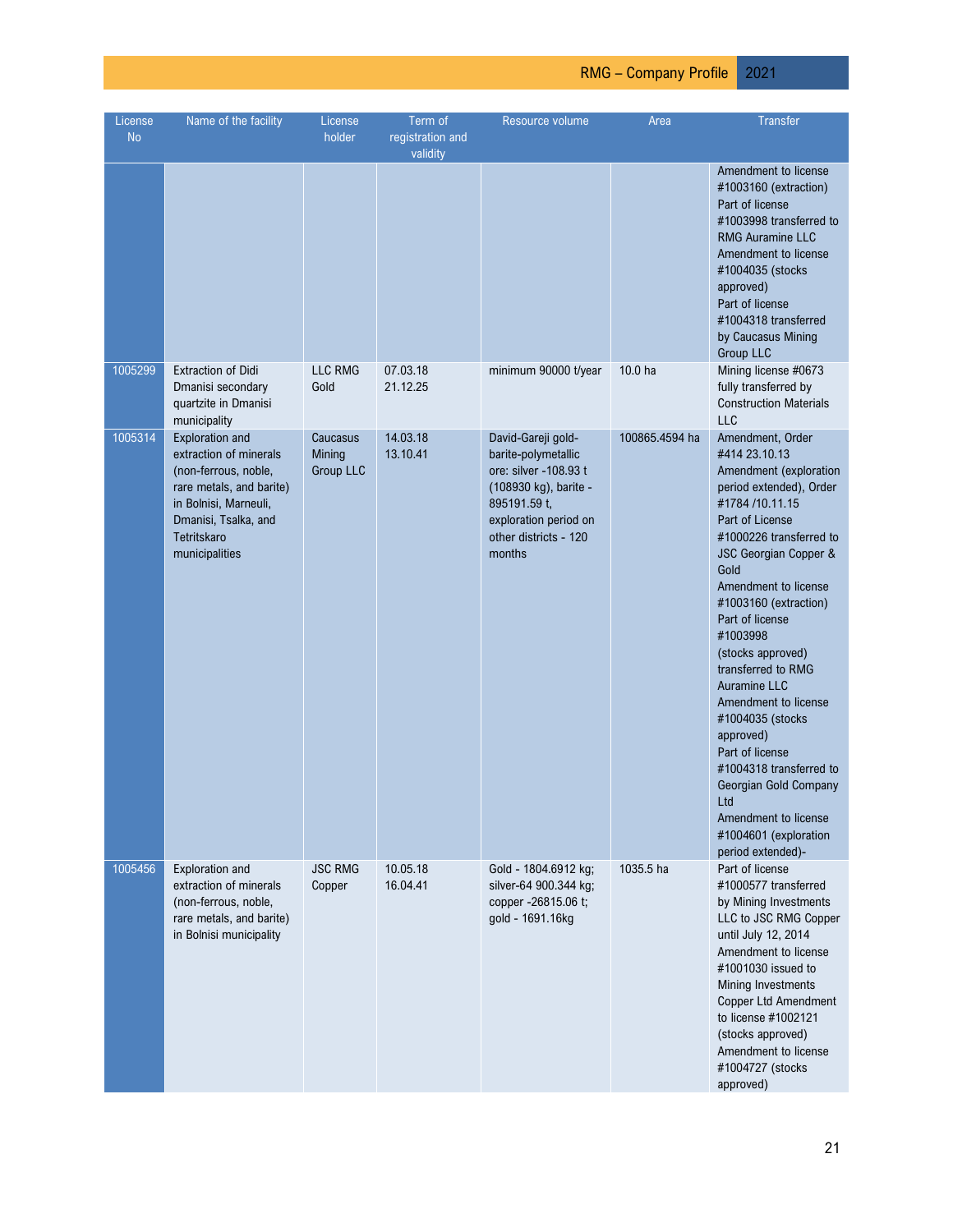At this stage, we don't have any information on the state of fulfillment of the mining license conditions held by the companies of the RMG group. The National Agency of Mine sent our request on disclosure of public information to the companies and asked them to notify their position on "disclosure of public information" "as soon as possible", under Article 29 of the law of Georgia on Subsoil. We assume that the National Agency of Mine required the companies' position on disclosure of public information based on Article 29 of the Law on "Subsoil", according to which the Agency considers that a report on the fulfillment of conditions of the mining licenses submitted to the public agency is the property of a licensee and it can be transferred to another entity by the consent of the owner of the information.

In edition [Profiles of Mining License](http://greenalt.org/wp-content/uploads/2019/09/ciagia_mopovebis_licenziantebis_profilebi.pdf) of Green Alternative of 2019, presents information on such important areas of mineral extraction as Kvemo Kartli, Tsalka, Tetri Tskaro, Dmanisi, Bolnisi, and Marneuli municipalities, where nonferrous metals are mined. Information includes:

- Mining license holders;
- License validity, area, the volume of resources to be extracted;
- The forested area within the license perimeter;
- Loss of forest area over the past years;
- Agreements on special use of forest;
- Recultivation measures planned/implemented by the use of minerals;
- Compensation measures for forest ecosystems (restoration, renewal, promotion) and monetary compensations.